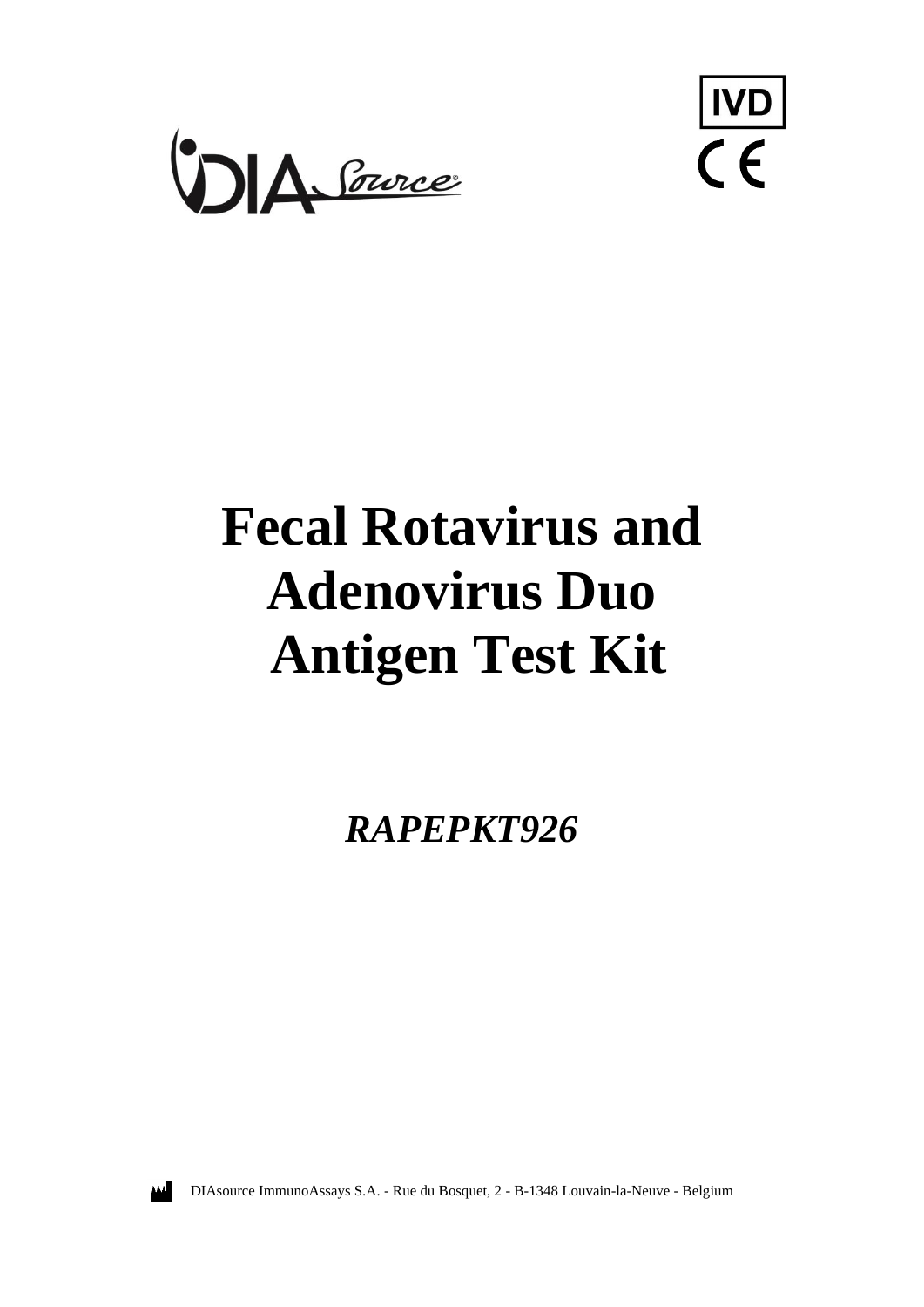Version: 200224/1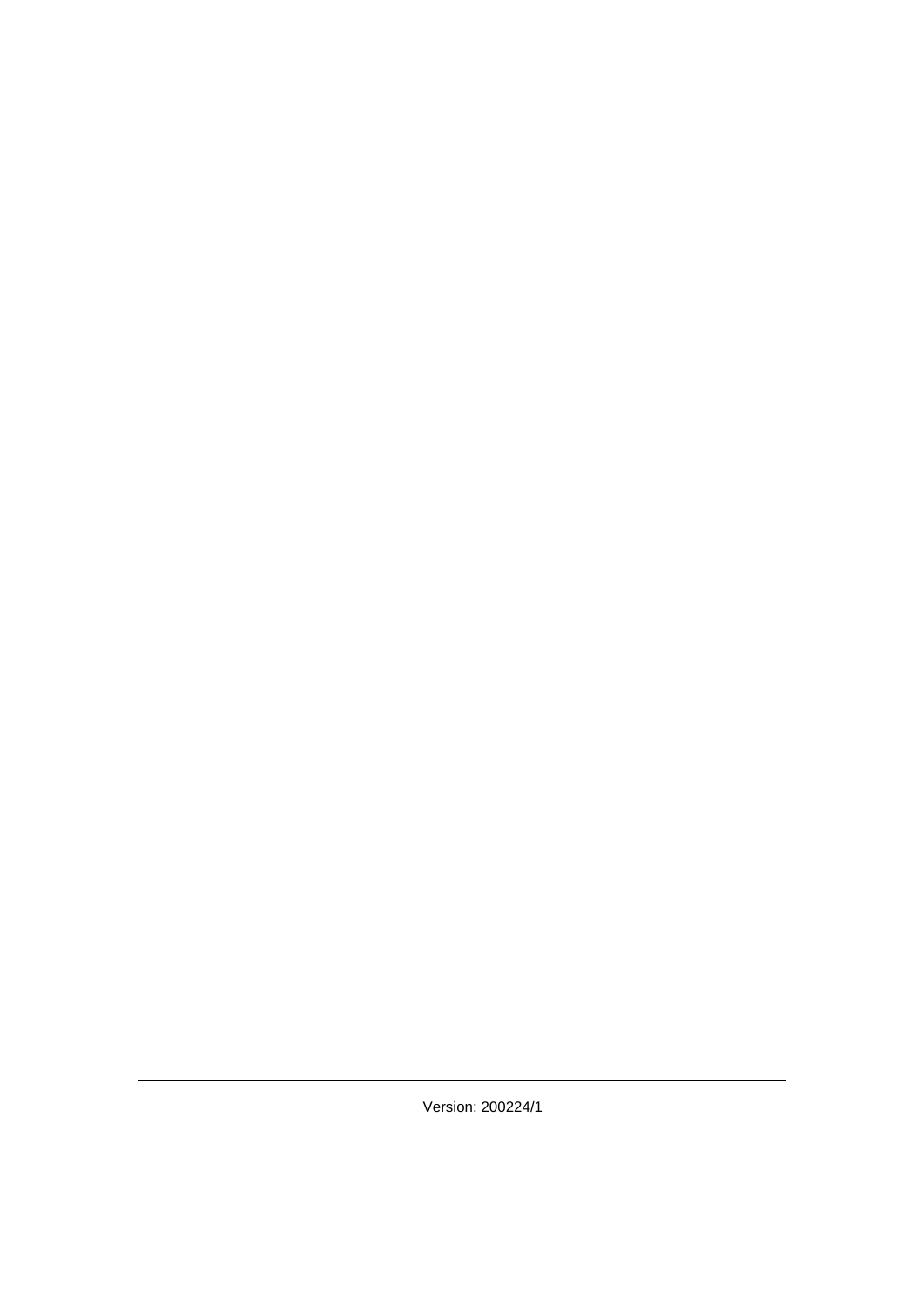### **Summary of change :**

| <b>Previous Version:</b> | <b>Current Version:</b>                                                                                                                                                                                    |
|--------------------------|------------------------------------------------------------------------------------------------------------------------------------------------------------------------------------------------------------|
| 110225/1                 | 200224/1                                                                                                                                                                                                   |
| No History               | History added                                                                                                                                                                                              |
| Old Diasource logo       | New Diasource logo                                                                                                                                                                                         |
| Multilanguage IFU        | Addition of the following sentence at the end<br>of the English IFU:<br>"Other translations of this Instructions for Use<br>can be downloaded from our website:<br>https://www.diasource-diagnostics.com/" |
| No IVD symbol            | IVD symbol added                                                                                                                                                                                           |
| <b>LOT</b><br>: 110225/1 | Version: 200224/1                                                                                                                                                                                          |
| PI number: 1701148       | No PI number                                                                                                                                                                                               |
| No manufacturer symbol   | Manufacturer symbol added                                                                                                                                                                                  |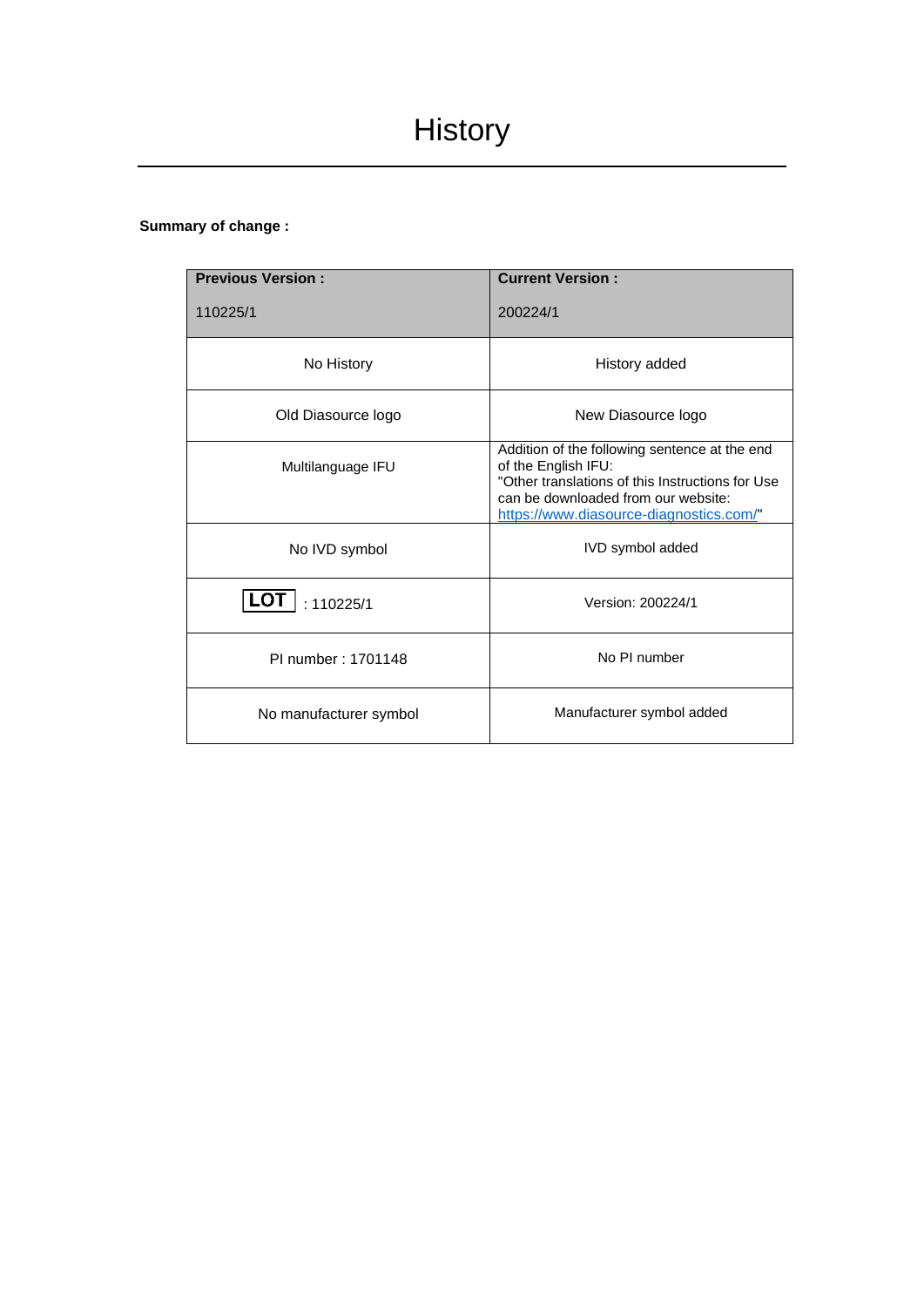# **Fecal Rotavirus and Adenovirus Duo Antigen Kit en**

### **Rapid Immunochromatographic Test Device for the detection of Rotavirus and Adenovirus Antigens in Feces**

## **RAPEPKT926**

## *IN VITRO DIAGNOSTIC*

DIAsource ImmunoAssays SA - Rue du Bosquet 2, B-1348 Louvain-la-Neuve, Belgium - Tel: +32 10 84 99 11 - Fax : +32 10 84 99 91

#### **INTENDED USE**

This rotavirus and adenovirus Duo antigen test kit is intended for the direct qualitative detection of the presence of rotavirus and/or adenovirus antigens in patient fecal samples. The test might be used as an aid for the diagnosis of an adenovirus and/or rotavirus infection resulting in acute gastroenteritis.

#### **SUMMARY OF PHYSIOLOGY**

Rotaviruses are the main cause of acute gastroenteritis and diarrhea, especially in children under the age of two years. Rotaviruses have been identified in almost 40% of the feces of children with gastroenteritis. Rotavirus is the cause of up to 50% of the hospitalized cases of diarrhea in infant and young children. If not treated, the infection may result in severe dehydration and disorders of body electrolyte balance. Therefore, it can be mortal in risk populations such as children, the elderly or immunosuppressed individuals. Rotavirus is transmitted by oral-fecal contact with an incubation period of 1-3 days. Characteristic symptoms include vomiting, hydrodiarrhoea for between 3 and 8 days, high temperature and stomach pains. A large amount of rotavirus particles is shed during infection.

Adenoviruses are one of the main causes of acute gastroenteritis and diarrhea, especially in children under the age of two years. Adenoviruses have been identified in almost 12% of the feces of children with gastroenteritis. It was reported that adenovirus is the second leading cause of the hospitalized cases of diarrhea in infant and young children. If not treated, the infection may result in severe dehydration and disorders of body electrolyte balance. Therefore, it can be mortal in risk populations such as children, the elderly or immunosuppressed individuals. Adenovirus is transmitted by oral-fecal contact, but can result from the inhalation of aerosols as well. Its incubation period lasts 5 to 8 days. Characteristic symptoms include vomiting, hydrodiarrhoea, high temperature and stomach pains. There are 41 known human adenoviruses primarily differentiated by serology and DNA analysis. Morphologically, the viruses are non-enveloped icosahedral structured with a diameter of about 80 nm.

Diagnosis of gastroenteritis with rotavirus and/or adenovirus infection can be established based on the detection of the virus particles by electron microscopy or the virus antigen by specific immunoassay methods.

#### **ASSAY PRINCIPLE**

This is a two-in-one test including a rotavirus antigen test strip and an adenovirus antigen test strip that are back-to-back positioned in one test tube.

The rotavirus and adenovirus Duo antigen rapid test strips employ two group paired monoclonal antibodies for either rotavirus antigen or adenovirus antigen. Dye-conjugated monoclonal antibodies against antigen VP6 of group A rotavirus, and solid-phase specific rotavirus antibodies together form one of the antibody pairs. The antibodies specifically against human adenovirus antigens and a solidphase coated monoclonal antibody specifically against adenovirus hexon antigens form the other pair of antibodies. In this test the specimen is first treated with an extraction solution to extract rotavirus and/or adenovirus antigens from the feces. Following extraction, the only step required is to screw the rotavirus and adenovirus Duo test strip tube into the sample collection device. As the sample extraction flows through the chamber and reach the test strips, the colored particles migrate. In the case of a positive result the specific antibodies present on the membrane will capture the colored particles. Different colored lines will be visible, depending upon the virus content of the sample. These lines, after 5 minutes of incubation at room temperature, are used to interpret the result.

#### **REAGENTS: Preparation and Storage**

This test kit must be stored at  $2 - 8^{\circ}$ C upon receipt. For the expiration date of the kit refer to the label on the kit box. All components are stable until this expiration date.

**Prior to use allow all reagents to come to room temperature if the kit is stored at refrigerated condition.**

30 Fecal specimen collection device: containing sampling tube, sampling lid and pre-added extraction solution (1.1 ml Tris Buffer containing 0.1% bovine serum albumin) in **TUBE**

the sampling tube. This device should be stored at 2 to 8ºC. Do not freeze.

- 30 Test strip: one dipstick for the Fecal Rotavirus and Adenovirus Duo antigen test is assembled in a transparent housing and sealed in a foil pouch with desiccant. It should remain in its original sealed pouch until ready for use. The test strip should be stored at 2 to 30ºC. Do not freeze. **STRIP**
- 30 Disposable spoons for sample collection
- **·** Instruction for use.

#### **SAFETY PRECAUTIONS**

The reagents are for professional use only. Source material from which reagents of bovine serum was derived in the contiguous 48 United States. It was obtained only from donor health animals maintained under veterinary supervision and found free of contagious diseases. Wear gloves while performing this test and handle these reagents and patient samples as if they are infectious. Do not get in eyes, on skin, or on clothing. Do not ingest. On contact, flush with copious amounts of water for at least 15 minutes. When the assay procedure is completed, dispose of specimens (biohazard materials) carefully after autoclaving for at least one hour. Alternatively, treat with a 0.5 or 1% solution of sodium hypochlorite for one hour before disposal. Use Good Laboratory Practices.

#### **MATERIALS REQUIRED BUT NOT PROVIDED**

1. Disposable pipette for watery sample collection<br>2. Positive Control Positive Control

#### **SPECIMEN COLLECTION**

- 1. Stool specimens can be collected at any time of the day.
- 2. Collect a random sample of feces in a clean, dry cup or toilet paper.
- 3. Unscrew the sampling lid and keep the sampling tube in a vertical position to prevent the loss of any extraction solution (figure 1).
- 4. Insert and twist the tip of the sampling lid into the stool specimen at two or more different sites (figure 2).
- 5. Collect fecal sample that is stuck to the surface of the sampling lid. Do not intentionally collect any separate and large pieces of fecal sample into the tube.
- 6. Replace the sampling lid into the tube and secure tightly (figure 3).
- 7. The specimen is ready for testing, transportation or storage. It can be stored at 2-8ºC for up to 14 days and at room temperature for up to 5 days.

Note: Two specimens from three consecutive bowel movements are recommended from American Cancer Society. Specimen should not be collected during digital rectal examination.

#### **TEST PROCEDURE**

- 1. Bring the sealed foil pouch test strips and collected specimens to room temperature.
- 2. Shake the sampling tube vigorously to ensure a good liquid suspension.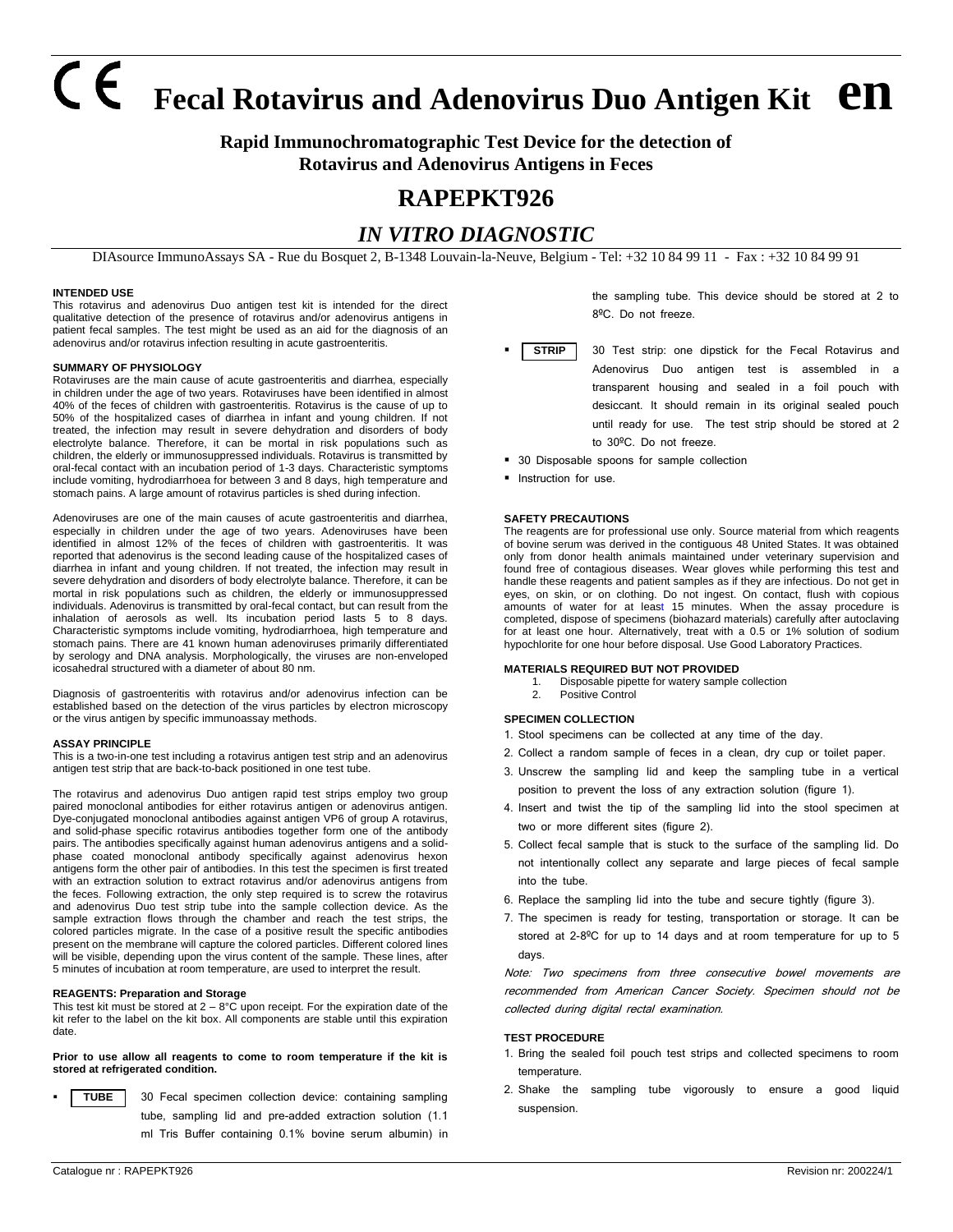- 3. Position the sampling tube upside down vertically and let it settle for about 1 minute.
- 4. Remove the test strip from the sealed foil pouch (figure A).
- 5. Screw the test strip **in a vertical position** into the sampling tube by **breaking** the bottom seal of the sampling tube. Secure tightly! (Figure B)
- 6. Allow the solution to flow into the bottom space of the test strip and keeping the device **in a vertical position**.
- 7. Read test result at 5 minutes. Do not interpret test result after 10 minutes.



#### **(3) Rotavirus and Adenovirus Antigen Positive**

Test lines of both rotavirus and adenovirus test strips are observed.

#### • **Negative:**

If both rotavirus and adenovirus test lines have no colored band and the control line displays a red/pink colored band, the test result is negative.

#### **INTERPRETATION OF RESULTS**

#### • **Valid Test:**

The appearance of control line on the test reading membrane area indicates that the test is valid. The control line is located at the upper half of the test membrane area.



Positive:

If two red/pink colored bands are visible on either strip within 10 minutes, the test result is positive for the respective Adenovirus and/or Rotavirus.

If colored bands are visible on either strip with  $\mathcal{L}_{\mathcal{A}}$ 

#### **(1) Adenovirus Antigen Positive (Green tape covered strip)**



**(2) Rotavirus Antigen Positive (Blue tape covered strip)**

#### **QUALITY CONTROL**

Good laboratory practices recommend the use of appropriate controls. There are two types of controls for the Rotavirus and Adenovirus Duo antigen test, the internal procedural control and external controls.

- 1. **Internal procedural control:** Each fecal rotavirus and adenovirus Duo antigen test contains of a built- in procedural control. A coloured control line will appear if the test has been performed correctly and the reagents are reactive. This control does not ensure that the test line antibody is accurately detecting the presence or absence of viral antigen in the test fecal sample.
- 2. **External controls:** It is recommended to use external positive controls. The external positive controls are not provided with this kit. External controls are used to assure that the test line antibodies are reactive. However, external controls will not detect an error in the performance of a particular test with a patient sample. It is recommended that the external control be tested once per kit.

**You should always follow local, state, federal guidelines for running quality control.**

#### **LIMITATION OF THE PROCEDURE**

- 1. The test should be used only for the detection of rotavirus and/or adenovirus antigens in fecal samples.
- 2. The test is qualitative and no quantitative interpretation should be made with respect to the intensity of the positive line, when reporting the result
- 3. Over two hundred samples were evaluated to assure the correct performance of the test. The correlation of the results with other techniques (ELISA) was satisfactory. However, interferences in the performance of the tests should not be excluded.
- 4. No cross-reactions with other viruses or substances were observed during the evaluation of the test. A negative result does not totally exclude a possible rotavirus or adenovirus infection. The significance of the results must be evaluated in relation to the patient's clinical symptoms.
- 5. As with all diagnostic tests, the definitive clinical diagnosis must not be based on the result of a single test, but should only be made by the physician after all clinical and laboratory findings have been evaluated. The fecal rotavirus and adenovirus Duo antigen test is designed for the aid of clinical diagnosis and should not replace other diagnostic procedures.

#### **PERFORMANCE**

The sensitivity and specificity of this adenovirus antigen test device are studied with 212 clinical samples and compared with an adenovirus antigen ELISA test. The results are shown below.

| <b>ELISA</b> |          |          |
|--------------|----------|----------|
| CARE Strip   | Positive | Negative |
| Positive     | 61       |          |
| Negative     |          | 149      |
| Total        | 62       | I 50     |

**Sensitivity:** 98% (61/62 = 98.4%) **Specificity:** 99% (149/150 = 99.3%) **Accuracy:** 99% (210/212 = 99.1%) **Inter-series and intra-series accuracy:** 100 %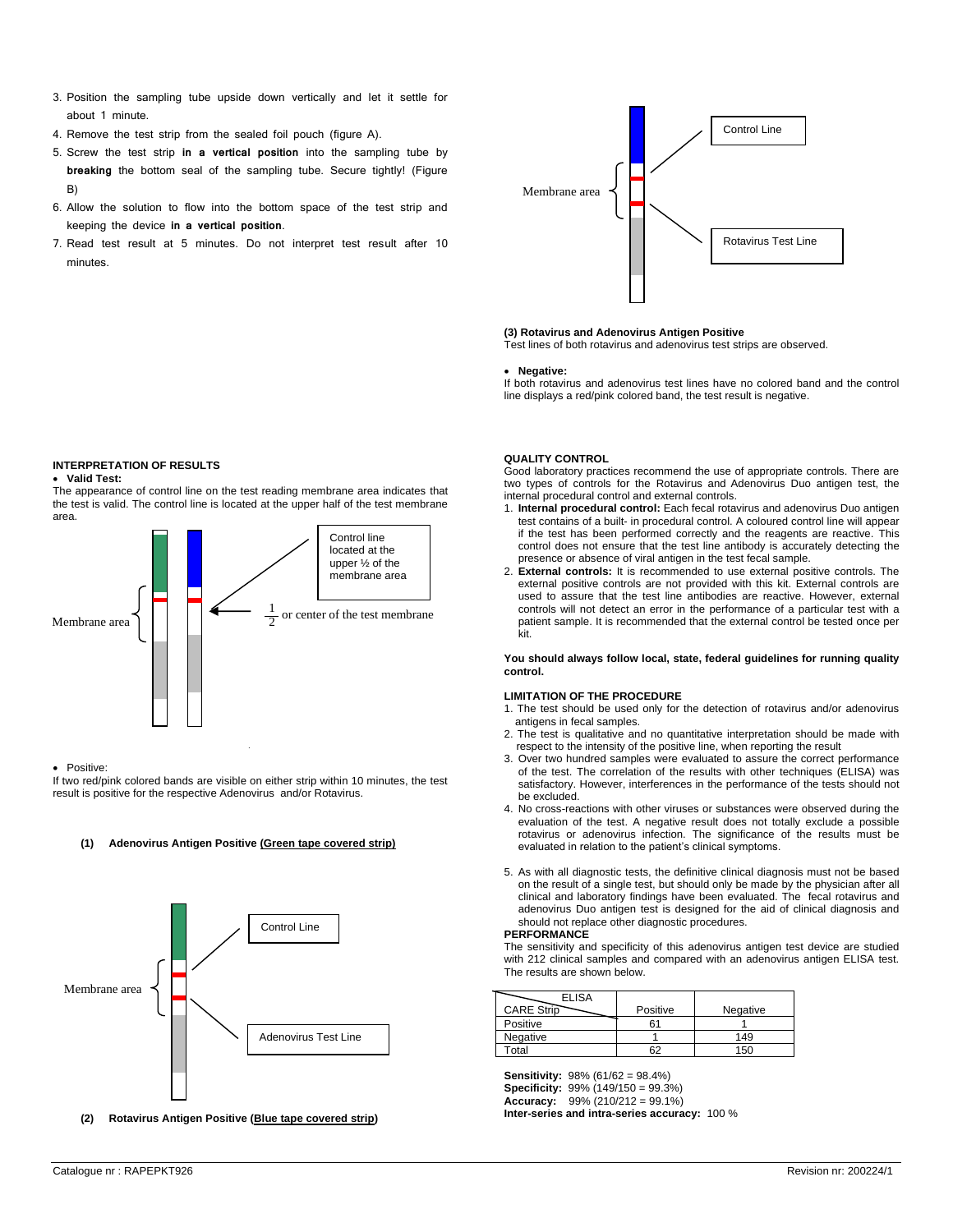The sensitivity and specificity of this rotavirus antigen test device are studied with 206 clinical samples and compared with a rotavirus antigen ELISA test. The results are shown below.

| <b>ELISA</b> |          |          |       |
|--------------|----------|----------|-------|
| CARE Strip   | Positive | Negative | Total |
| Positive     | 68       |          |       |
| Negative     |          | 134      | 136   |
| Total        |          | 136      | 206   |

**Specificity:** 98.5 % (134/136) **Sensitivity:** 97.1 % (68/70) **Accuracy:** 98.1% (202/206) **Inter-series and intra-series accuracy:** 100 %

**Interference:** Cross reactivity has been evaluated and found to be negative compared to positive specimens of *Cryptosporidium parvum* and Giardia *lumblia*.

#### **LITERATURE**

- 1. [Nishio O,](http://www.ncbi.nlm.nih.gov/entrez/query.fcgi?db=pubmed&cmd=Search&term=%22Nishio+O%22%5BAuthor%5D) [Ooseto M,](http://www.ncbi.nlm.nih.gov/entrez/query.fcgi?db=pubmed&cmd=Search&term=%22Ooseto+M%22%5BAuthor%5D) [Takagi K,](http://www.ncbi.nlm.nih.gov/entrez/query.fcgi?db=pubmed&cmd=Search&term=%22Takagi+K%22%5BAuthor%5D) [Yamasita Y,](http://www.ncbi.nlm.nih.gov/entrez/query.fcgi?db=pubmed&cmd=Search&term=%22Yamasita+Y%22%5BAuthor%5D) [Ishihara Y,](http://www.ncbi.nlm.nih.gov/entrez/query.fcgi?db=pubmed&cmd=Search&term=%22Ishihara+Y%22%5BAuthor%5D) [Isomura S.](http://www.ncbi.nlm.nih.gov/entrez/query.fcgi?db=pubmed&cmd=Search&term=%22Isomura+S%22%5BAuthor%5D) Enzymelinked immunosorbent assay employing monoclonal antibodies for direct identification of enteric adenoviruses (Ad40,41) in feces. Microbiol Immunol. 1990;34(10):871-7.
- 2. [Vizzi E, Ferraro D, Cascio A, Di Stefano R, Arista S.](http://www.ncbi.nlm.nih.gov/entrez/query.fcgi?cmd=Retrieve&db=pubmed&dopt=Abstract&list_uids=8958586&query_hl=4) Detection of enteric adenoviruses 40 and 41 in stool specimens by monoclonal antibody-based enzyme immunoassays. Res Virol. 1996 Nov-Dec;147(6):333-9.
- 3. [Singh-Naz N, Rodriguez WJ, Kidd AH, Brandt CD.](http://www.ncbi.nlm.nih.gov/entrez/query.fcgi?cmd=Retrieve&db=pubmed&dopt=Abstract&list_uids=3343324&query_hl=4) Monoclonal antibody enzyme-linked immunosorbent assay for specific identification and typing of subgroup F adenoviruses. J Clin Microbiol. 1988 Feb;26(2):297-300.
- 4. [Uhnoo I,](http://www.ncbi.nlm.nih.gov/entrez/query.fcgi?db=pubmed&cmd=Search&term=%22Uhnoo+I%22%5BAuthor%5D) [Wadell G,](http://www.ncbi.nlm.nih.gov/entrez/query.fcgi?db=pubmed&cmd=Search&term=%22Wadell+G%22%5BAuthor%5D) [Svensson L,](http://www.ncbi.nlm.nih.gov/entrez/query.fcgi?db=pubmed&cmd=Search&term=%22Svensson+L%22%5BAuthor%5D) [Johansson ME.](http://www.ncbi.nlm.nih.gov/entrez/query.fcgi?db=pubmed&cmd=Search&term=%22Johansson+ME%22%5BAuthor%5D) Importance of enteric adenoviruses 40 and 41 in acute gastroenteritis in infants and young children. J Clin Microbiol. 1984 Sep;20(3):365-72.
- 5. [Uhnoo I, Svensson L, Wadell G.](http://www.ncbi.nlm.nih.gov/entrez/query.fcgi?cmd=Retrieve&db=pubmed&dopt=Abstract&list_uids=1962727&query_hl=4) Enteric adenoviruses. Baillieres Clin Gastroenterol. 1990 Sep;4(3):627-42.
- 6. [Shinozaki T, Araki K, Fujita Y, Kobayashi M, Tajima T, Abe T.](http://www.ncbi.nlm.nih.gov/entrez/query.fcgi?cmd=Retrieve&db=pubmed&dopt=Abstract&list_uids=1662830&query_hl=4) Epidemiology of enteric adenoviruses 40 and 41 in acute gastroenteritis in infants and young children in the Tokyo area. Scand J Infect Dis. 1991;23(5):543-7.
- 7. D. Van Beers , M. DE Foor , R. Viehoff , D. Col , M. Venuti and T. Set-up of a new rapid immunochromatographic diagnostic test for a Rotavirus detection. Leclipteux.Progress in Clinical Virology III , Bologne , Septembre 1997.
- 8. Sneyers et al.Detection of rotavirus in faecal specimens with a monoclonal antibody enzyme-linked immunosorbent assay : comparison with polyclonal antibody enzyme-immunoessays and a latex agglutination test. Comp. Immun. Microbiol. Infect. Dis. , vol 12 , n°4 , pp 95-104 , 1989
- 9. I. Van der Donck et al. Comparison of Three Rapid Immunoassays for the Detectiono of Rotavirus Antigen in Stool Samples ESCV Winter Meeting 1999, Rotterdam, the Netherlands
- 10. I. Wilhelmi et al. Evaluacion de tres Metodos de Deteccion de Rotavirus en Heces 6<sup>th</sup> Congresso Nacional de Virologia, Madrid, 26<sup>th</sup> Oct. 99



### **Other translations of this Instructions for Use can be downloaded from our website:**

**<https://www.diasource-diagnostics.com/>**

Revision date : 2020-02-24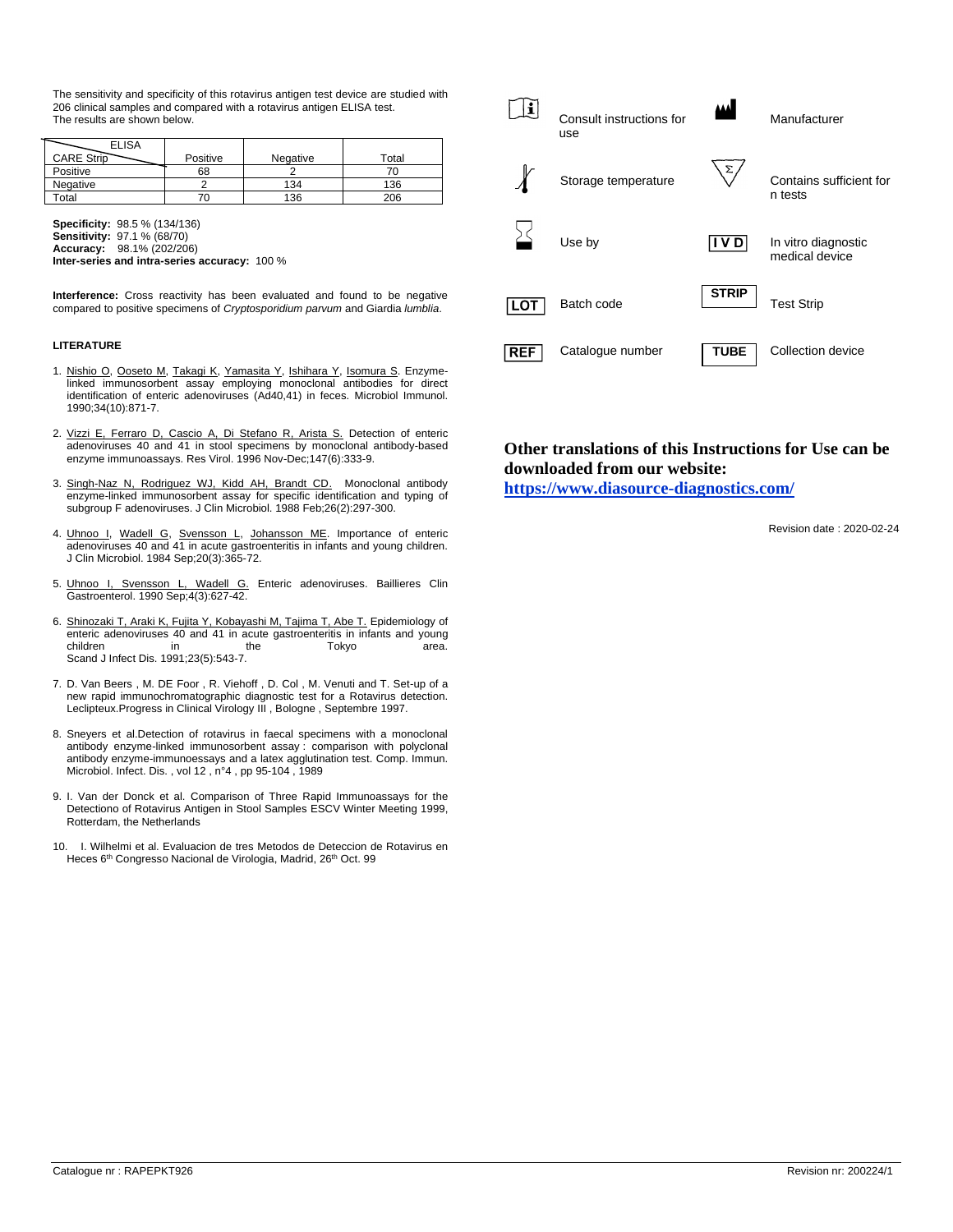$C \in$ 

## **Fecal Rotavirus and Adenovirus Duo Antigen Kit end**

**Rapid Immunochromatographic Test Device for the detection of Rotavirus and Adenovirus Antigens in Feces** 

## **RAPEPKT926 - Instructions for Fecal Sample Collection**

## *IN VITRO DIAGNOSTIC*

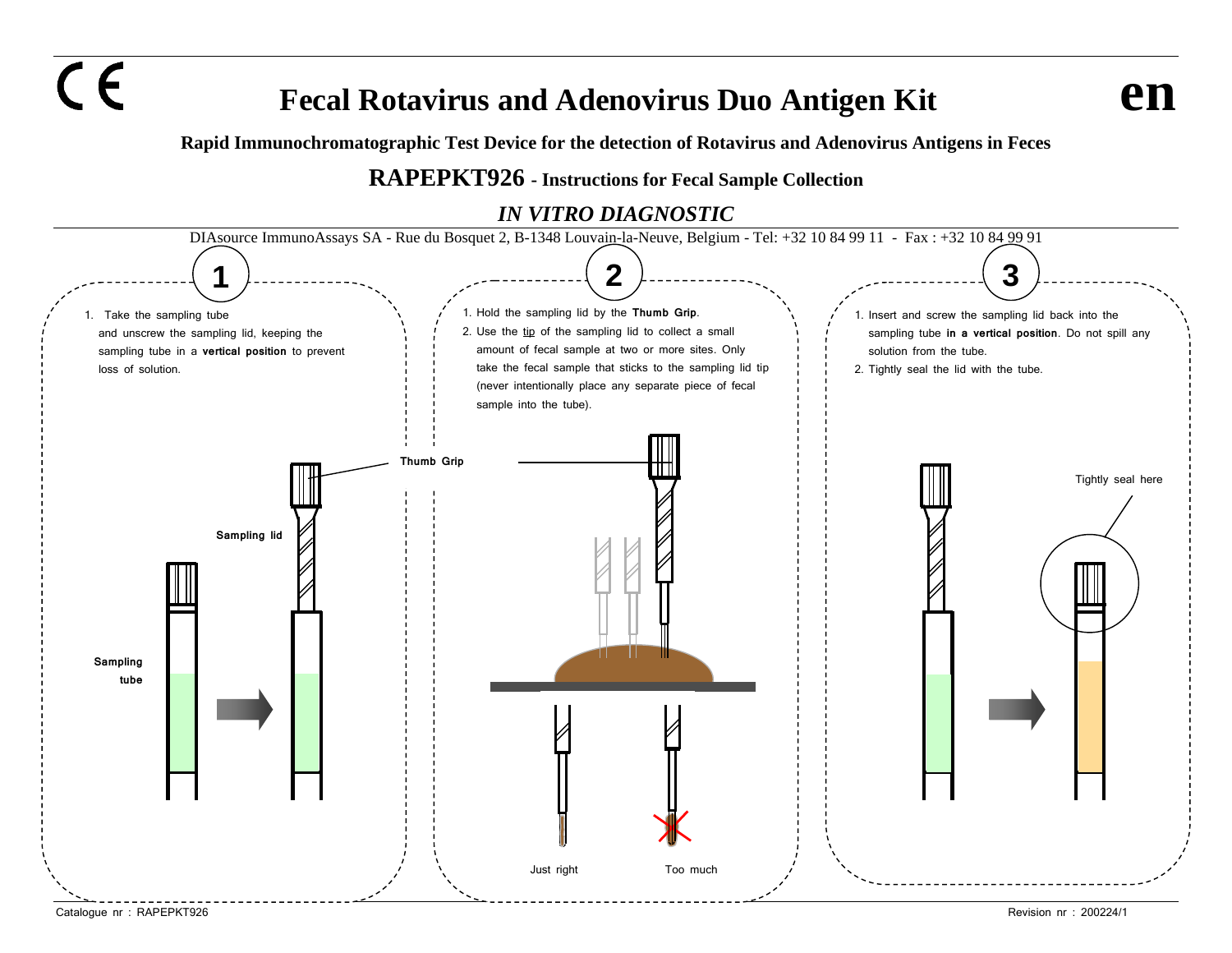# $\overline{C}$  **Figure 2.1 Rotavirus and Adenovirus Duo Antigen Kit**

**Rapid Immunochromatographic Test Device for the detection of Rotavirus and Adenovirus Antigens in Feces**

## **RAPEPKT926 - Instructions for Test Procedures**

## *IN VITRO DIAGNOSTIC*



Revision date : 2020-02-24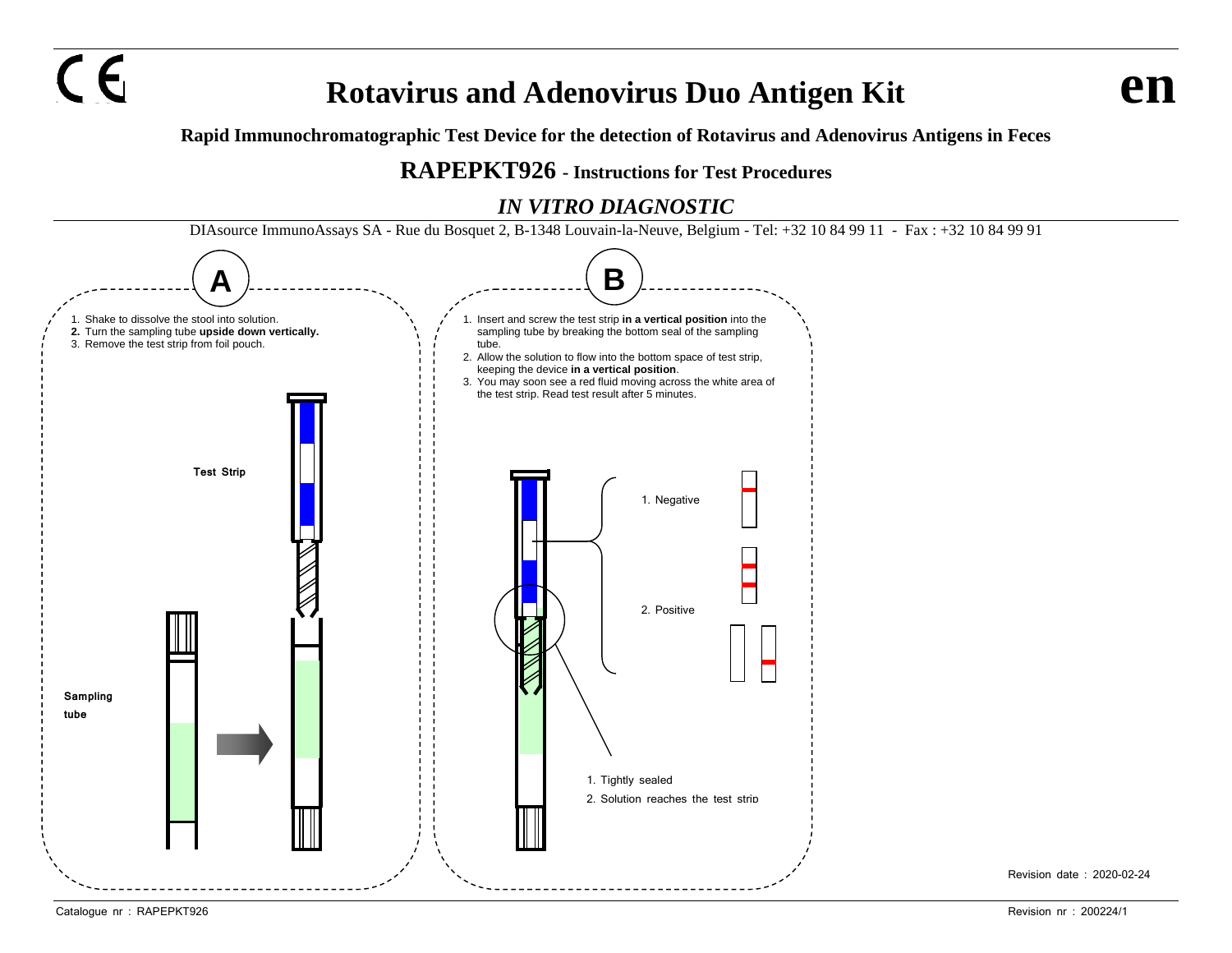**Fecal Rotavirus et Adenovirus Duo Antigen Kit fr**

**Dispositif d'analyse immunochromographique rapide pour la détection des antigènes de rotavirus et d'adénovirus dans les selles**

## **RAPEPKT926**

## *DIAGNOSTIC IN VITRO*

DIAsource ImmunoAssays SA - Rue du Bosquet 2, B-1348 Louvain-la-Neuve, Belgium - Tel: +32 10 84 99 11 - Fax : +32 10 84 99 91

#### **BUT DU DOSAGE**

Cette trousse de test Duo d'antigènes de rotavirus et d'adénovirus est destinée à la détection qualitative directe de la présence d'antigènes de rotavirus et/ou d'adénovirus dans des échantillons de selles des patients. Le test peut être utilisé comme aide au diagnostic d'une infection à adénovirus et/ou à rotavirus provoquant une gastroentérite aiguë.

#### **RÉSUMÉ DE LA PHYSIOLOGIE**

Les rotavirus sont la cause principale des gastroentérites et des diarrhées aiguës, spécialement chez l'enfant de moins de 2 ans. Des rotavirus ont été identifiés dans presque 40% des selles des enfants souffrant de gastroentérite. Le rotavirus est la cause de 50% des cas d'hospitalisation pour diarrhée chez l'enfant et le jeune enfant. Si elle n'est pas traitée, l'infection peut provoquer une déshydratation sévère et des désordres de la balance des électrolytes corporels. C'est pourquoi elle peut être mortelle dans des populations à risque comme enfants, personnes âgées ou immunodéprimées. Le rotavirus est transmis par contact oro-fécal. Sa période d'incubation est de 1 à 3 jours. Les symptômes caractéristiques comprennent les vomissements, une diarrhée aqueuse de 3 à 8 jours, une forte température et des douleurs gastriques. Une grande quantité de particules de rotavirus sont excrétées pendant l'infection.

Les adénovirus sont l'une des causes principales des gastroentérites et des diarrhées aiguës, spécialement chez l'enfant de moins de deux ans. Des adénovirus ont été identifiés dans presque 12% des selles des enfants soufrant de gastroentérite. Il a été rapporté que l'adénovirus est la seconde grande cause d'hospitalisation pour diarrhée chez l'enfant et le jeune enfant. Si elle n'est pas traitée, l'infection peut provoquer une déshydratation sévère et des désordres de la balance des électrolytes corporels. C'est pourquoi elle peut être mortelle dans des populations à risque comme enfants, personnes âgées ou immunodéprimées. L'adénovirus est transmis par contact oro-fécal, mais il peut également l'être par inhalation d'aérosols. Sa période d'incubation dure de 5 à 8 jours. Les symptômes caractéristiques comprennent les vomissements, une diarrhée aqueuse de 3 à 8 jours, une forte température et des douleurs gastriques. Il existe 41 adénovirus humains pouvant être différenciés essentiellement par la sérologie et l'analyse ADN. Morphologiquement, le virus possède une structure icosaédrale non enveloppée d'un diamètre d'environ 80 nm.

Le diagnostic des gastroentérites à rotavirus et/ou adénovirus peut être établi par la détection de particules virales en microscopie électronique ou de l'antigène viral par des méthodes immuno-sérologiques spécifiques.

#### **PRINCIPE DE L'ANALYSE**

C'est un test deux en un comprenant une tigette de test d'antigènes de rotavirus et une tigette de test d'antigènes d'adénovirus mises dos à dos dans un seul tube.

Les tigettes de test rapide Duo d'antigènes de rotavirus et d'adénovirus utilisent deux paires d'anticorps monoclonaux soit pour l'antigène de rotavirus soit pour l'antigène d'adénovirus. Des anticorps monoclonaux conjugués à un colorant dirigés contre l'antigène VP6 des rotavirus du groupe A et des anticorps antirotavirus spécifiques en phase solide forment ensemble l'une des paires d'anticorps. Des anticorps spécifiques dirigés contre l'antigène d'adénovirus humain et un anticorps monoclonal adsorbé en phase solide spécifiquement dirigé contre les antigènes hexon de l'adénovirus forment l'autre paire d'anticorps. Dans ce test, l'échantillon est d'abord traité par une solution d'extraction pour extraire des selles les antigènes de rotavirus et/ou d'adénovirus. La seule étape nécessaire après l'extraction est de visser la tigette de test Duo rotavirus et adénovirus dans le dispositif de collecte de l'échantillon. Lorsque l'échantillon extrait traverse la chambre et atteint les tigettes de test, les particules colorées migrent. Dans le cas d'un résultat positif, les anticorps spécifiques présents sur la membrane captureront les particules colorées. Différentes lignes colorées apparaîtront en fonction du virus contenu dans l'échantillon. Après une incubation de 5 minutes à température ambiante, ces lignes sont utilisées pour interpréter le résultat.

#### **RÉACTIFS: Préparation et conservation**

Cette trousse d'analyse doit être conservée entre 2 et 8°C dès la réception. Pour la date d'expiration de la trousse, se référer à l'étiquette se trouvant sur la boîte d'emballage de la trousse. Tous les composants sont stables jusqu'à la date d'expiration

**Avant utilisation, laisser les réactifs se mettre à température ambiante si la trousse a été conservée au réfrigérateur.**

- 30 dispositifs de collecte d'échantillon fécal contenant un tube à échantillon, un bouchon d'échantillonnage et une solution d'extraction pré-ajoutée (1,1 ml de tampon tris contenant 0.1% de sérum-albumine bovine) au tube à échantillon. Ce dispositif doit être conservé entre 2 et 8°C. Ne pas congeler. **TUBE**
- 30 tigettes de test: une tigette pour le test Duo d'antigènes de rotavirus et adénovirus fécaux se trouve dans un boîtier transparent scellé dans une pochette en aluminium contenant un dessiccateur. Elle doit rester dans sa pochette scellée originale jusqu'à ce qu'elle soit prête à être utilisée. La tigette de test doit être conservée entre 2 et 30°C. Ne pas congeler. **STRIP**
- 30 cuillères permettant la collecte des échantillons.
- Mode d'emploi.

#### **PRÉCAUTIONS DE SÉCURITÉ**

Les réactifs sont uniquement destinés à un usage professionnel. Le matérielsource des réactifs dérivés de sérum bovin provient des 48 états contigus des Etats-Unis. Il n'a été obtenu qu'à partir de donneurs animaux sains maintenus sous surveillance vétérinaire continue et exempts de maladie contagieuse. Portez des gants lorsque vous réaliser cet essai et manipulez ces réactifs comme s'ils étaient potentiellement dangereux Ne pas en mettre dans les yeux, sur la peau ou sur les vêtements. Ne pas ingérer ou inhaler les vapeurs. En cas de contact, lavez abondamment à l'eau pendant au moins 15 minutes. Lorsque la procédure d'analyse est terminée, éliminer soigneusement les échantillons (matériels "biohazard") après qu'ils aient passé au moins une heure à l'autoclave. Ou bien, les traiter avec une solution d'hypochlorite de sodium à 0,5% ou 1% pendant une heure avant de les jeter. Utiliser les bonnes pratiques de laboratoire.

#### **MATÉRIEL REQUIS, MAIS NON FOURNI**

- 1. Pipette jetable pour la collecte des échantillons liquides<br>2. Contrôle positif
- Contrôle positif

#### **PRÉLÈVEMENT DE l'ÉCHANTILLON**

- 1. Les échantillons de selles peuvent être collectés à n'importe quel moment de la journée.
- 2. Collecter un échantillon aléatoire de selles dans un récipient propre et sec ou dans du papier de toilette.
- 3. Dévisser le bouchon du tube à échantillon et tenir le tube dans une position verticale pour éviter toute perte de la solution d'extraction (figure 1).
- 4. Insérer et tourner le bout du bouchon d'échantillonnage dans l'échantillon de selles à deux endroits différents (figure 2).
- 5. Collecter l'échantillon de selles qui se trouve sur la surface du bouchon d'échantillonnage. Ne pas mettre volontairement d'autres grands morceaux d'échantillon fécal dans le tube.
- 6. Replacer le bouchon d'échantillonnage dans le tube et bien le serrer (figure 3).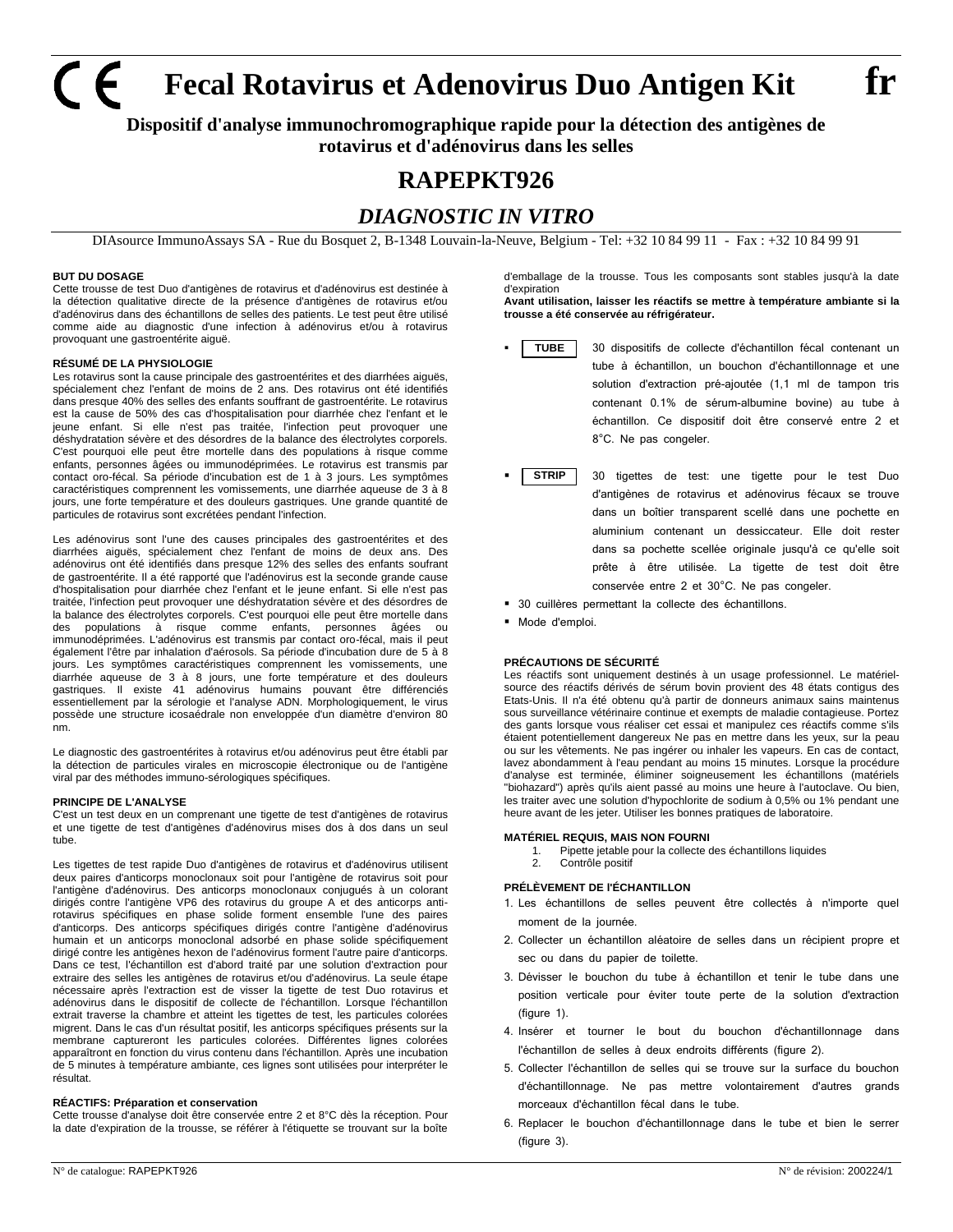7. L'échantillon est prêt à être testé, transporté ou stocké. Il peut être conservé entre 2 et 8°C jusqu'à 14 jours et à température ambiante jusqu'à 5 jours.

Note: La Société Américaine du Cancer recommande de recueillir un échantillon de trois selles consécutives. Les échantillons ne doivent pas être prélevés manuellement lors d'un toucher rectal.

#### **PROCÉDURE D'ANALYSE**

- 1. Amener les tigettes dans leur pochette en aluminium scellée et les échantillons à température ambiante.
- 2. Secouer vigoureusement le tube à échantillon pour bien mettre le liquide en suspension.
- 3. Mettre le tube à échantillon à l'envers en position verticale et laisser le reposer pendant 1 minute.
- 4. Retirer la tigette de test de la pochette en aluminium scellée (figure A).
- 5. Visser la tigette de test **en position verticale** dans le tube à échantillon en **cassant** le scellage du fond du tube à échantillon. S'assurer de bien serrer (figure B).
- 6. Attendre que la solution monte dans l'espace du bas de la tigette de test et garder le dispositif **en position verticale**.
- 7. Lire le résultat du test après 5 minutes. Ne pas interpréter le résultat du test après 10 minutes.

#### **INTERPRÉTATION DES RÉSULTATS**

• **Test valide:**

L'apparition d'une ligne de contrôle dans la zone de la membrane de lecture du test indique que le test est valide. La ligne de contrôle se situe dans la moitié supérieure de la zone de la membrane de lecture.



#### • Positif:

Si deux lignes de couleur rouge-rose sont visibles sur l'une ou l'autre tigette dans les 10 minutes, le résultat de l'analyse est positif respectivement pour l'adénovirus et/ou le rotavirus.

#### **(1) Positif pour l'antigène d'adénovirus (tigette couverte d'une bande verte)**



**(2) Positif pour l'antigène de rotavirus (tigette couverte d'une bande bleue)**



#### **(3) Positif pour les antigènes de rotavirus et d'adénovirus**

L'on observe les lignes d'analyse à la fois sur les tigettes de test du rotavirus et de l'adénovirus.

#### • **Négatif:**

Si les lignes d'analyse du rotavirus et de l'adénovirus ne présentent ni l'une ni l'autre de bande colorée et que la ligne de contrôle montre une ligne de couleur rouge-rose, le résultat du test est négatif.

#### **CONTRÔLE DE QUALITÉ**

Les bonnes pratiques de laboratoire recommandent d'utiliser des contrôles appropriés. Il existe deux types de contrôle pour le test Duo d'antigènes de rotavirus et d'adénovirus: le contrôle interne de la procédure et les contrôles externes

- 1. **Contrôle interne de la procédure:** tous les tests Duo d'antigènes de rotavirus et d'adénovirus fécaux contiennent un contrôle de la procédure intégré. Une ligne de contrôle colorée apparaît si le test a été réalisé correctement et que les réactifs ont réagit. Ce contrôle ne garantit pas que l'anticorps de la ligne d'analyse ait détecté avec exactitude la présence ou l'absence d'antigène viral dans l'échantillon de selles à tester.
- 2. **Contrôles externes**: il est recommandé d'utiliser des contrôles positifs externes. Les contrôles positifs externes ne sont pas fournis avec la trousse. Les contrôles externes sont utilisés pour garantir que les anticorps de la ligne d'analyse sont réactifs. Cependant, les contrôles externes ne détecteront pas une erreur dans le résultat d'un test en particulier réalisé sur un échantillon de patient. Il est recommandé de tester le contrôle externe une fois par trousse.

#### **Vous devez toujours suivre les directives locales, de l'état et fédérales concernant la réalisation du contrôle de qualité.**

#### **LIMITES DE LA PROCÉDURE**

- 1. Le test ne doit être utilisé que pour la détection des antigènes de rotavirus et/ou d'adénovirus dans des échantillons de selles.
- 2. Le test est qualitatif et, lorsque l'on protocole le résultat, l'on ne peut pas faire d'interprétation quantitative en fonction de l'intensité de la ligne positive.
- 3. Plus de cent échantillons ont été évalués pour garantir le résultat correct du test. La corrélation des résultats avec d'autres techniques (ELISA) était satisfaisante. Toutefois, des interférences dans le résultat des tests ne doivent pas être exclues.
- 4. Aucune réaction croisée avec d'autres virus ou substances n'a été observée avec le test. Un résultat négatif n'exclut pas totalement la possibilité d'une infection à rotavirus ou à adénovirus. La signification des résultats doit être évaluée en fonction des symptômes cliniques que présente le patient.
- 5. Comme pour tous les tests de diagnostic, le diagnostic clinique définitif ne doit pas se baser sur un seul test, mais il doit être fait par le médecin uniquement après évaluation de toutes les observations cliniques et de tous les résultats de laboratoire. Le test Duo d'antigènes de rotavirus et d'adénovirus fécaux est destiné à aider le diagnostic clinique et ne doit pas remplacer d'autres procédures diagnostiques.

#### **PERFORMANCE**

La sensibilité et la spécificité de ce dispositif de test d'antigènes d'adénovirus ont été étudiées sur 212 échantillons cliniques et ont été comparées avec une analyse ELISA d'antigènes d'adénovirus. Les résultats se trouvent ci-dessous.

| ELISA   |         |         |
|---------|---------|---------|
| Tigette | Positif | Négatif |
| Positif | 61      |         |
| Négatif |         | 149     |
| Total   | 62      | 150     |

**Sensibilité:** 98% (61/62 = 98.4%)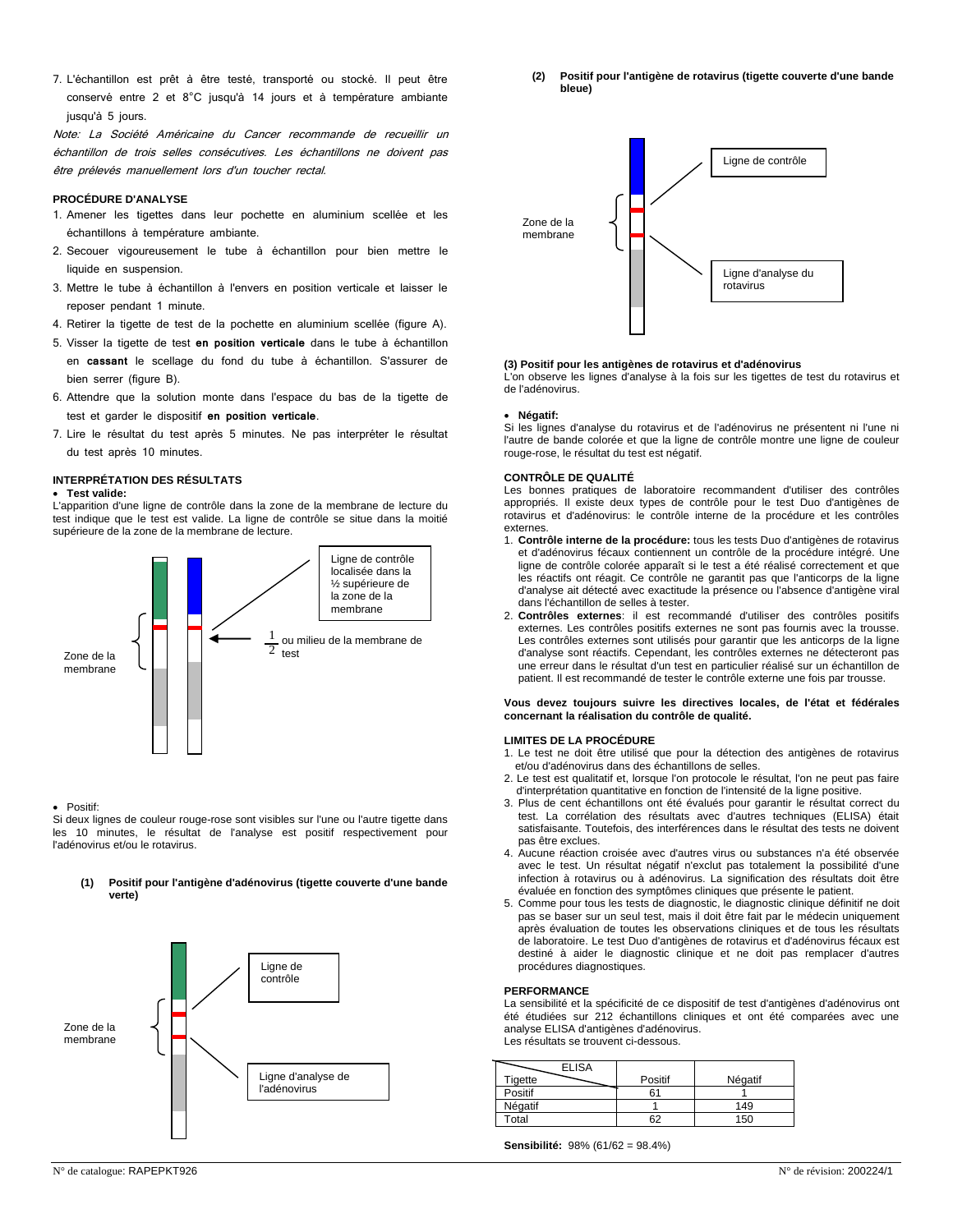#### **Spécificité:** 99% (149/150 = 99.3%) **Exactitude:** 99% (210/212 = 99.1%) **Précision inter-série et intra-série:** 100 %

La sensibilité et la spécificité de ce dispositif de test d'antigènes de rotavirus ont été étudiées sur 206 échantillons cliniques et ont été comparées avec une analyse ELISA d'antigènes de rotavirus. Les résultats se trouvent ci-dessous.

| <b>ELISA</b> |         |         |       |
|--------------|---------|---------|-------|
| Tigette      | Positif | Négatif | Total |
| Positif      | 68      |         |       |
| Négatif      |         | 134     | 136   |
| Total        | 70      | 136     | 206   |

**Spécificité:** 98.5 % (134/136) **Sensibilité:** 97.1 % (68/70) **Exactitude:** 98.1% (202/206) **Précision inter-série et intra-série:** 100 %

**Interférence:** la réactivité croisée a été évaluée et s'est avérée négative pour des échantillons positifs pour *Cryptosporidium parvum* et Giardia *lumblia*.

#### **BIBLIOGRAPHIE**

- 1. [Nishio O,](http://www.ncbi.nlm.nih.gov/entrez/query.fcgi?db=pubmed&cmd=Search&term=%22Nishio+O%22%5BAuthor%5D) [Ooseto M,](http://www.ncbi.nlm.nih.gov/entrez/query.fcgi?db=pubmed&cmd=Search&term=%22Ooseto+M%22%5BAuthor%5D) [Takagi K,](http://www.ncbi.nlm.nih.gov/entrez/query.fcgi?db=pubmed&cmd=Search&term=%22Takagi+K%22%5BAuthor%5D) [Yamasita Y,](http://www.ncbi.nlm.nih.gov/entrez/query.fcgi?db=pubmed&cmd=Search&term=%22Yamasita+Y%22%5BAuthor%5D) [Ishihara Y,](http://www.ncbi.nlm.nih.gov/entrez/query.fcgi?db=pubmed&cmd=Search&term=%22Ishihara+Y%22%5BAuthor%5D) [Isomura S.](http://www.ncbi.nlm.nih.gov/entrez/query.fcgi?db=pubmed&cmd=Search&term=%22Isomura+S%22%5BAuthor%5D) Enzymelinked immunosorbent assay employing monoclonal antibodies for direct identification of enteric adenoviruses (Ad40,41) in feces. Microbiol Immunol. 1990;34(10):871-7.
- 2. [Vizzi E, Ferraro D, Cascio A, Di Stefano R, Arista S.](http://www.ncbi.nlm.nih.gov/entrez/query.fcgi?cmd=Retrieve&db=pubmed&dopt=Abstract&list_uids=8958586&query_hl=4) Detection of enteric adenoviruses 40 and 41 in stool specimens by monoclonal antibody-based enzyme immunoassays. Res Virol. 1996 Nov-Dec;147(6):333-9.
- 3. [Singh-Naz N, Rodriguez WJ, Kidd AH, Brandt CD.](http://www.ncbi.nlm.nih.gov/entrez/query.fcgi?cmd=Retrieve&db=pubmed&dopt=Abstract&list_uids=3343324&query_hl=4) Monoclonal antibody enzyme-linked immunosorbent assay for specific identification and typing of subgroup F adenoviruses. J Clin Microbiol. 1988 Feb;26(2):297-300.
- 4. [Uhnoo I,](http://www.ncbi.nlm.nih.gov/entrez/query.fcgi?db=pubmed&cmd=Search&term=%22Uhnoo+I%22%5BAuthor%5D) [Wadell G,](http://www.ncbi.nlm.nih.gov/entrez/query.fcgi?db=pubmed&cmd=Search&term=%22Wadell+G%22%5BAuthor%5D) [Svensson L,](http://www.ncbi.nlm.nih.gov/entrez/query.fcgi?db=pubmed&cmd=Search&term=%22Svensson+L%22%5BAuthor%5D) [Johansson ME.](http://www.ncbi.nlm.nih.gov/entrez/query.fcgi?db=pubmed&cmd=Search&term=%22Johansson+ME%22%5BAuthor%5D) Importance of enteric adenoviruses 40 and 41 in acute gastroenteritis in infants and young children. J Clin Microbiol. 1984 Sep;20(3):365-72.
- 5. [Uhnoo I, Svensson L, Wadell G.](http://www.ncbi.nlm.nih.gov/entrez/query.fcgi?cmd=Retrieve&db=pubmed&dopt=Abstract&list_uids=1962727&query_hl=4) Enteric adenoviruses. Baillieres Clin Gastroenterol. 1990 Sep;4(3):627-42.
- 6. [Shinozaki T, Araki K, Fujita Y, Kobayashi M, Tajima T, Abe T.](http://www.ncbi.nlm.nih.gov/entrez/query.fcgi?cmd=Retrieve&db=pubmed&dopt=Abstract&list_uids=1662830&query_hl=4) Epidemiology of enteric adenoviruses 40 and 41 in acute gastroenteritis in infants and young children in the Tokyo area. Scand J Infect Dis. 1991;23(5):543-7.
- 7. D. Van Beers , M. DE Foor , R. Viehoff , D. Col , M. Venuti and T. Set-up of a new rapid immunochromatographic diagnostic test for a Rotavirus detection. Leclipteux.Progress in Clinical Virology III , Bologne , Septembre 1997.
- 8. Sneyers et al.Detection of rotavirus in faecal specimens with a monoclonal antibody enzyme-linked immunosorbent assay : comparison with polyclonal antibody enzyme-immunoessays and a latex agglutination test. Comp. Immun. Microbiol. Infect. Dis. , vol 12 , n°4 , pp 95-104 , 1989
- 9. I. Van der Donck et al. Comparison of Three Rapid Immunoassays for the Detectiono of Rotavirus Antigen in Stool Samples ESCV Winter Meeting 1999, Rotterdam, the Netherlands
- 10. I. Wilhelmi et al. Evaluacion de tres Metodos de Deteccion de Rotavirus en Heces 6<sup>th</sup> Congresso Nacional de Virologia, Madrid, 26<sup>th</sup> Oct. 99



Date de révision: 2020-02-24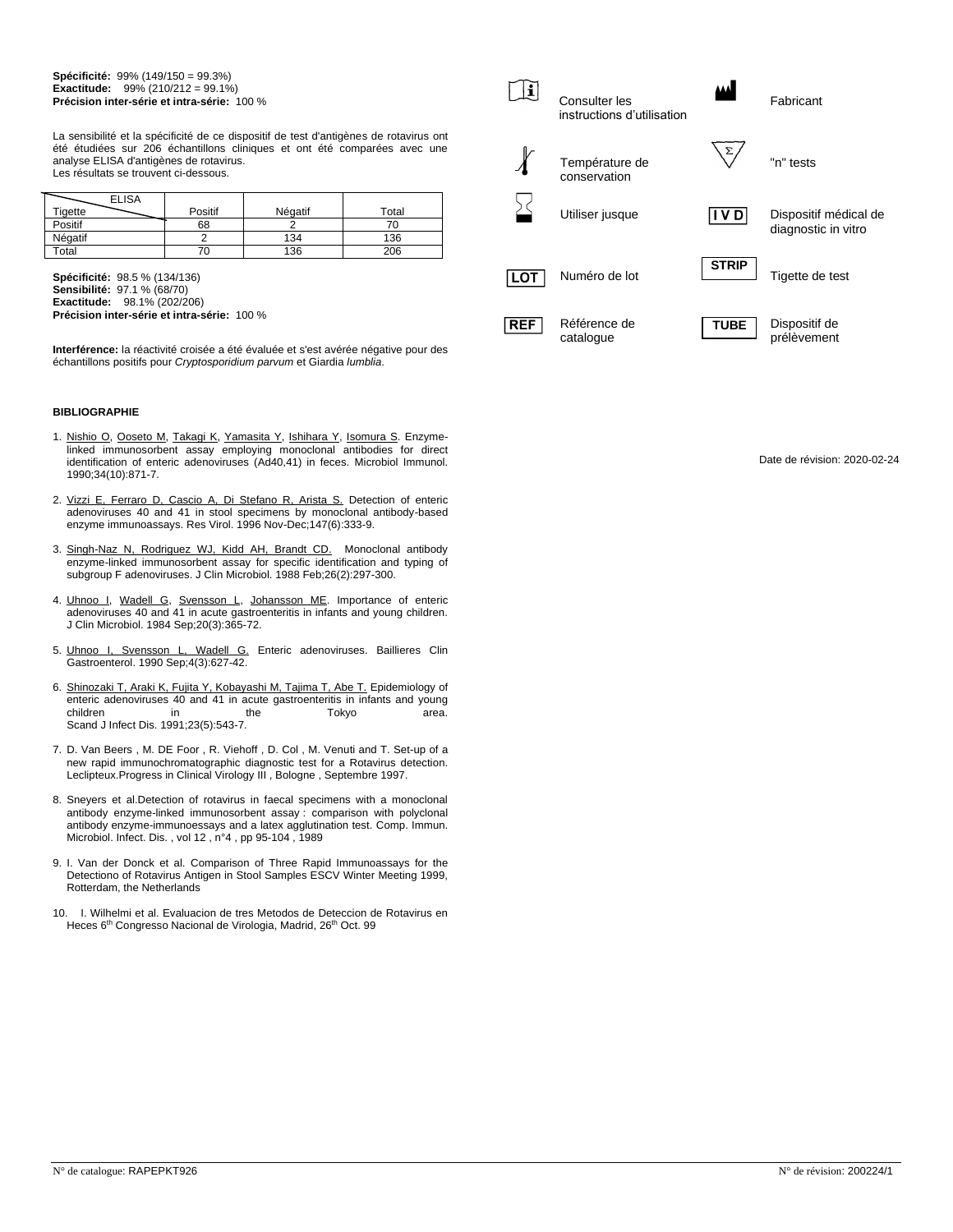$\epsilon$ 

## **Trousse Fecal Rotavirus and Adenovirus Duo Antigen fr**

**Dispositif d'analyse immunochromographique rapide pour la détection des antigènes de rotavirus et d'adénovirus dans les selles**

**RAPEPKT926 - Instructions pour la collecte de l'échantillon fécal**

*DIAGNOSTIC IN VITRO* 

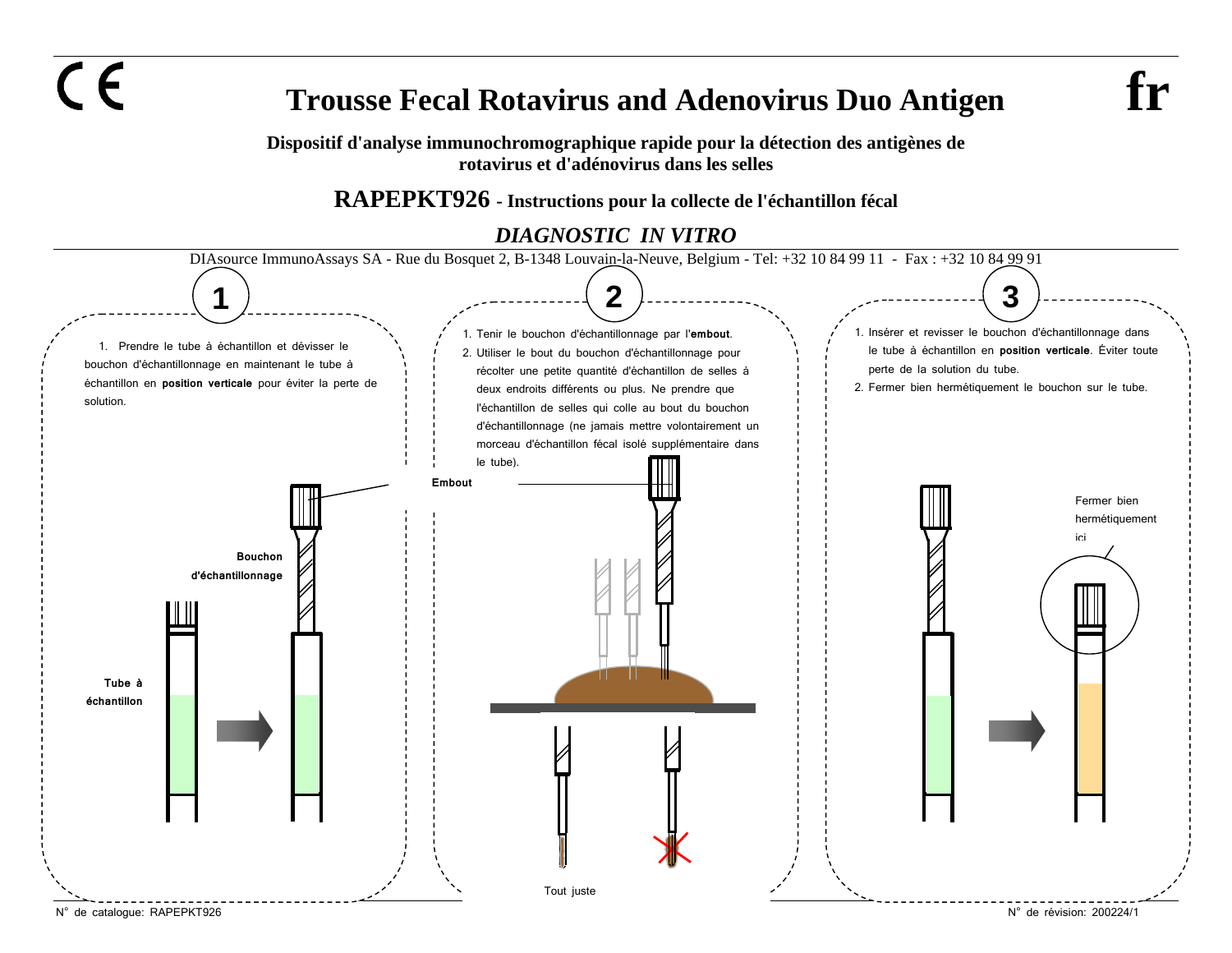**Fecal Rotavirus and Adenovirus Duo Antigen Kit** 

**Dispositif d'analyse immunochromographique rapide pour la détection des antigènes de rotavirus et d'adénovirus dans les selles**

## **RAPEPKT926 - Instructions pour les procédures d'analyse**

## *DIAGNOSTIC IN VITRO*



 $\epsilon$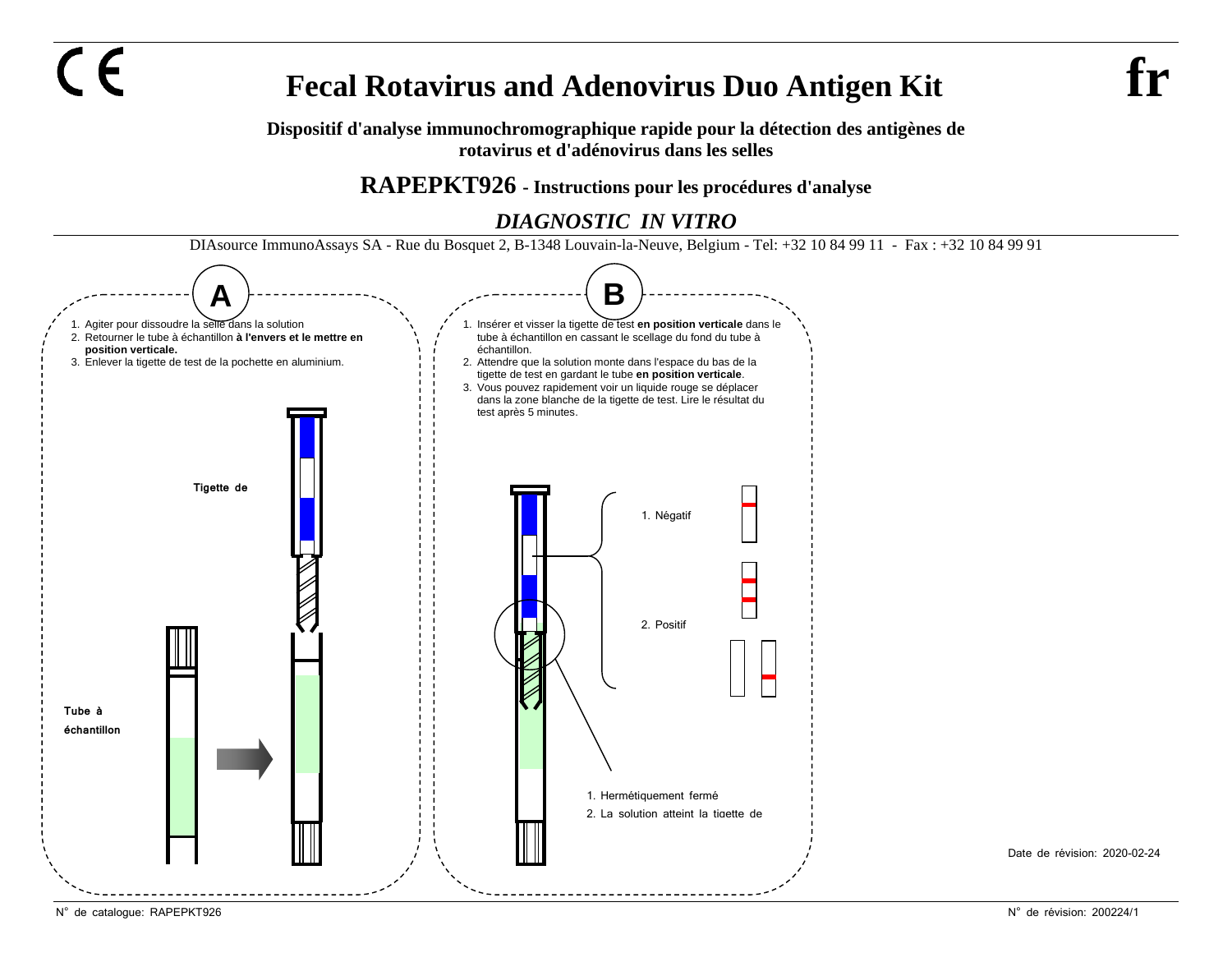# **Fecal Rotavirus and Adenovirus Duo Antigen Kit de**

**Schnelles immunchromatografisches Testbesteck zum Nachweis** 

### **von Rotavirus- und Adenovirus-Antigenen in Kot**

## **RAPEPKT926**

## *IN VITRO DIAGNOSTIKUM*

DIAsource ImmunoAssays SA - Rue du Bosquet 2, B-1348 Louvain-la-Neuve, Belgium - Tel: +32 10 84 99 11 - Fax : +32 10 84 99 91

#### **VORGESEHENER GEBRAUCH**

Dieser Rotavirus- und Adenovirus Duo Antigen Testkit ist zum direkten qualitativen Nachweis auf die Anwesenheit von Rotavirus und/oder Adenovirus Antigenen in Patientenstuhlproben vorgesehen.Der Test kann als Hilfe bei der Diagnose einer Adenovirus und /oder Rotavirusinfektion bei akuter Gastroenteritis eingesetzt werden.

#### **ZUSAMMENFASSUNG DER PHYSIOLOGISCHEN EIGENSCHAFTEN**

Rotaviren sind die Hauptursache akuter Enteritis und Diarrhoe, speziell bei Kindern unter zwei Jahren. Rotaviren wurden in beinahe 40% der Stuhlproben von Kindern mit Gastroenteritis gefunden. Rotaviren sind die Ursache für bis zu 50% wegen Diarrhoe hospitalisierten Säuglingen und jungen Kindern. Wenn nicht behandelt wird, kann das zu schwerer Dehydrierung und Störung der Elektrolytbalance führen. Deshalb kann es für Risikogruppen wie Kinder, Alte und Immunsubprimierte Personen tödlich sein. Rotaviren werden durch oral-fäkalen Kontakt mit einer Inkubationszeit von 1-3 Tagen übertragen. Charakteristische Symptome schließen Erbrechen, Hydrodiarrhoe von 3 bis 8 Tagen, Fieber und Bauchschmerzen ein. Während der Infektion wird eine große Anzahl Rotavirus-Partikel verbreitet.

Adenoviren sind eine der Hauptursachen akuter Gastroenteritis und Diarrhoe,speziell bei Kindern unter zwei Jahren. Adenoviren wurden in nahezu 12 % der Stühle von Kindern mit Gastroenteritis nachgewiesen..Es wurde berichtet, dass Adenovirus die zweithäufigste Ursache für die hospitalisierte Form der Diarrhoe bei Säuglingen und jungen Kindern ist. Wird nicht behandelt,kann die Infektion zu schwerer Dehydrierung und Störung des Elektrolythaushalts führen. Deshalb kann es für Risikogruppen wie Kinder, Alte und Immunsubprimierte Personen tödlich sein. Adenoviren werden durch oral-fäkalen Kontakt, aber auch durch Inhalation von Aerosolen übertragen. Die Inkubationszeit beträgt 5 bis 8 Tage. Charakteristische Symptome sind Erbrechen, Hydrodiarrhoe, Fieber und Bauchschmerzen. Es gibt 41 bekannte Adenoviren, die primär durch ihre Serologie und DNA-Analyse unterschieden werden. Morphologisch sind die Viren von nicht-umhüllter isohedraler Struktur mit einem Durchmesser von etwa 80 nm.

Die Diagnose der Gastroenteritis durch Rotavirus- und/oder Adenovirus-Infektion kann auf der Erkennung der Viruspartikel durch Elektronenmikroskopie, oder dem Nachweis des Virus-Antigens durch spezifische Immuntestverfahren beruhen.

#### **TESTPRINZIP**

Dieses ist ein zwei-in-einem Test, der je einen Rotavirus- Antigen Teststreifen und je einen Adenovirus Teststreifen enthält, die Rücken an Rücken in einem Teströhrchen positioniert sind.

Die Rotavirus und Adenovirus Duo Antigen Schnellteststreifen beinhalten zwei Gruppen gepaarter monoklonaler Antikörper für entweder das Rotavirus-Antigen oder das Adenovirus-Antigen. Farbstoff-konjugierte monoklonale Antikörper gegen das Antigen VP6 des Gruppe A Rotavirus und spezifische Festphasen-Antikörper bilden eins der Antikörperpaare. Das zweite Paar bildet der spezifisch gegen humane Adenovirus-Antigene gerichtete Antikörper mit einem monoklonalen Festphasen- Antikörper, der spezifisch gegen Adenovirus Hexon Antigen gerichtet ist. In diesem Test wird die Probe zuerst mit einer Extraktionslösung behandelt, um Rotavirus- und /oder Adenovirus- Antigen aus dem Stuhl zu lösen. Nach der Extraktion erfolgt der einzige Arbeitsschritt: das Rotavirus und Adenovirus Duo Teststreifenröhrchen wird in das Probengefäß geschraubt. Wenn die Probenextraktionslösung durch die Kammer fließt und die Teststreifen erreicht, fangen die gefärbten Partikel an zu wandern. Im Fall eines positiven Ergebnisses fangen die, an die Membran gehefteten,spezifischen Antikörper die gefärbten Partikel ein. Verschieden gefärbte Linien werden, in Abhängigkeit vom Virusgehalt der Probe sichtbar. Diese Linien werden nach 5 Minuten Inkubation bei Raumtemperatur abgelesen und das Ergebnis interpretiert.

#### **REAGENZIEN: Herstellung und Lagerung**

Dieser Testkit muß nach der Lieferung bei 2-8°C gelagert werden.Das Verfallsdatum des Kits befindet sich auf dem Etikett der Testverpackung. Alle Komponenten sind bis zum Verfallsdatum stabil.

Vor der Anwendung müssen alle Reagentien auf Raumtemperatur gebracht werden, wenn der Kit im Kühlschrank gelagert wurde.

- 30 Stuhlprobenentnahmebestecke, bestehend aus: Probenröhrchen, Probendeckel und bereits dem Röhrchen hinzugefügte Extraktionslösung (1,1 ml Tris-Puffer mit 0,1% Rinderserumalbumin).Das Testbesteck sollte bei 2- 8°C gelagert werden. Nicht einfrieren. **TUBE**
- 30 Teststreifen: der Eintauchstab für den fäkalen Rotavirus und Adenovirus Duo Antigen-Test ist in einem transparenten Gehäuse und in einer Folientasche mit Trockenmittel versiegelt. Er sollte bis zur Benutzung in der original versiegelten Tasche bleiben.Der Teststreifen sollte bei 2-30°C gelagert werden. Nicht einfrieren. **STRIP**
- **B** 30 Tigettes für die Entnahme von Proben
- Gebrauchsanweisung

#### **SICHERHEITSVORKEHRUNGEN**

Die Reagenzien sind nur zum professionellen Gebrauch bestimmt. Das Ausgangsmaterial für Reagenzien, die Rinderserum enthalten, wurde in 48 zusammenhängenden US-Staaten gewonnen. Es wurde ausschließlich von gesunden Spendertieren unter Veterinärüberwachung gewonnen und ist frei von ansteckenden Krankheiten.Tragen Sie Handschuhe bei der Testdurchführung und behandeln Sie die Reagenzien als ob sie potentiell infektiös seien. Vermeiden Sie den Kontakt mit den Augen, der Haut oder der Kleidung. Nicht verschlucken. Bei Kontakt mit reichlich Wasser für mindestens 15 Minuten spülen. Nachdem der Test vollständig durchgeführt wurde, entsorgen Sie die Proben (Biogefährliche Materialien) sorgfältig durch Autoklavieren von mindestens 1 Stunde. Alternativ können Sie diese Materialien vor der Entsorgung 1 Stunde mit einer 0,5- oder 1%igen Lösung Natriumhypochlorid behandeln. Halten Sie sich an die gültigen GLP-Regeln (Good Laboratory Practice).

#### **ERFORDERLICHE NICHT MITGELIEFERTE MATERIALIEN**

- 1. Einmalpipette für wässrige Probennahme
- Positivkontrolle

#### **PROBENNAHME**

- 1. Stuhlproben können zu jeder Tageszeit entnommen werden.
- 2. Sammeln Sie eine zufällige Stuhlprobe in einem sauberen Becher oder Toilettenpapier.
- 3. Entschrauben Sie den Probendeckel und halten Sie das Probenröhrchen in senkrechter Position, um den Verlust von Extraktionslösung zu vermeiden.(Fig. 1)
- 4. Stecken und drehen Sie die Spitze des Probendeckels an zwei oder mehreren Stellen in die Stuhlprobe (Fig. 2)
- 5. Nehmen Sie nur die Probe, die an der Probendeckelspitze haften bleibt.Geben Sie nie absichtlich separate und größere Stücke Stuhl in das Röhrchen
- 6. Stecken Sie den Probendeckel zurück in das Röhrchen und sichern Sie es gut.(Fig.3)
- 7. Die Probe ist jetzt bereit zum Testen, Transport oder zur Lagerung. Sie kann bis zu 14 Tage bei 2-8°C und bis zu 5 Tage bei Raumtemperatur gelagert werden.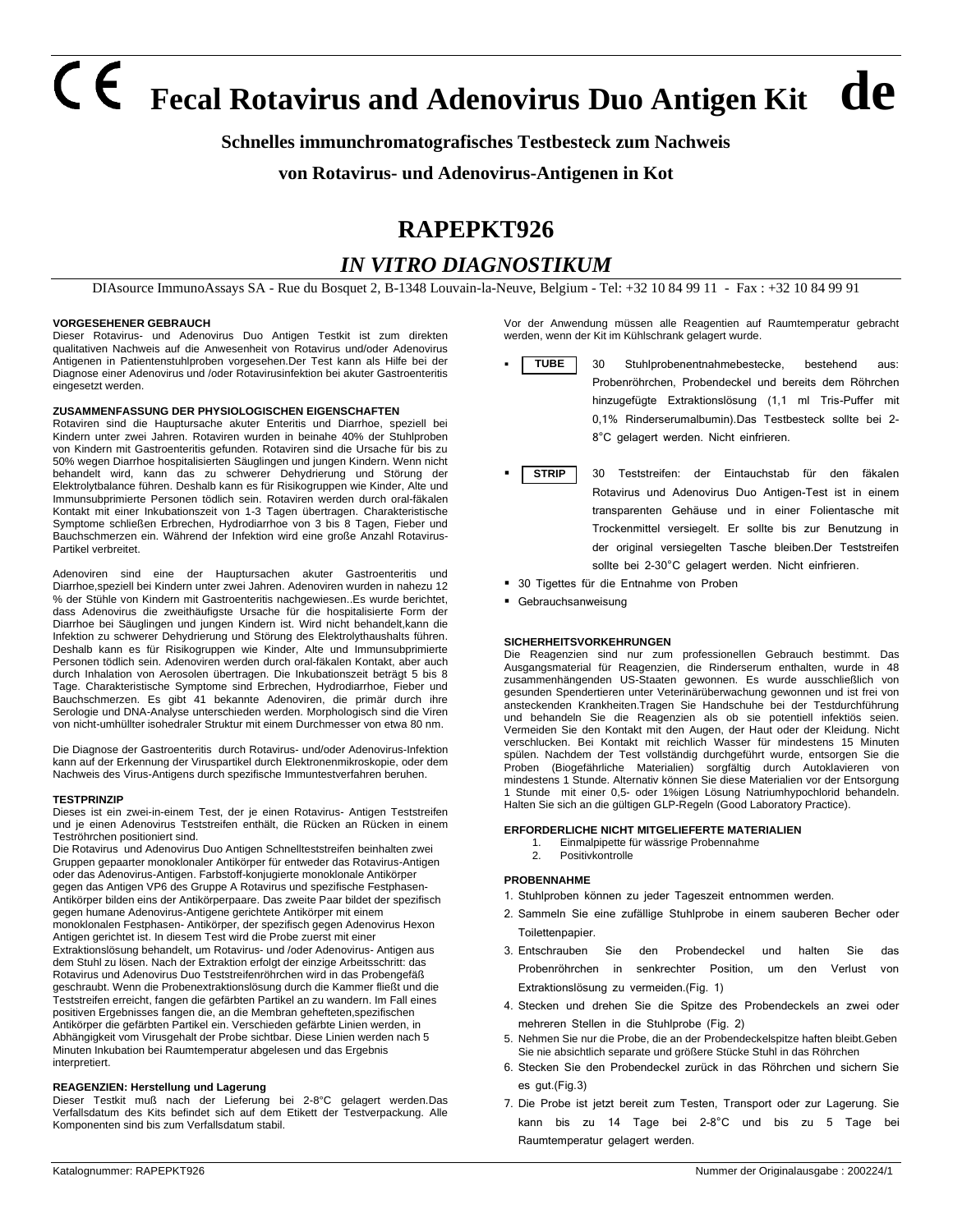Achtung: Zwei Proben von drei aufeinander folgenden Darmentleerungen werden von der Amerikanischen Krebsliga gefordert.Die Stuhlproben sollten nicht bei einer rektalen Darmuntersuchung entnommen werden.

#### **TESTDURCHFÜHRUNG**

- 1. Bringen Sie die in Folientaschen versiegelten Teststreifen und die Proben auf Raumtemperatur.
- 2. Schütteln Sie das Probenröhrchen gut durch, um eine gute flüssige Suspension zu erhalten.
- 3. Positionieren Sie das Probenröhrchen umgekehrt senkrecht und lassen Sie es für 1 Minute absitzen.
- 4. Entnehmen Sie den Teststreifen aus der Folienversiegelung (Fig. A)
- 5. Schrauben Sie den Teststreifen **in senkrechter Position** in das Probenröhrchen indem Sie die Bodenversiegelung des Probenröhrchens **durchbrechen**.Schrauben Sie es gut fest.(Fig. B)
- 6. Lassen Sie die Lösung in den Bodenraum des Teststreifens fließen und halten Sie das Testbesteck dabei **in senkrechter Position**.
- 7. Lesen Sie das Testergebnis nach 5 Minuten ab. Interpretieren Sie keine Testergebnisse nach 10 Minuten.

#### **ERGEBNISINTERPRETATION**

#### • **Gültiger Test:**

Das Erscheinen der Kontrolllinie bei der Testablesung der Membranzone zeigt an, dass der Test gültig ist.Die Kontrolllinie befindet sich in der oberen Hälfte der Membranzone.



#### • **Positiv**

Wenn zwei rot/rosa gefärbte Banden auf einem der beiden Streifen innerhalb von 10 Minuten sichtbar werden, ist der jeweiligeTest auf Adenovirus und/oder Rotavirus positiv.

#### **(1) Positives Adenovirus Antigen (Mit grünem Band gekennzeichneter Streifen)**



#### **(2) Rotavirus Antigen Positive (Blue tape covered strip) (2) Positives Rotavirus Antigen (mit blauem Band gekennzeichneter**

**Streifen)**



#### **(3)Positives Rotavirus- und Adenovirus- Antigen Ergebnis**

Es werden sowohl auf dem Rotavirus, als auch auf dem Adenovirus-Teststreifen Banden angezeigt.

#### • **Negatives Ergebnis:**

Wenn sowohl auf dem Rotavirus- als auch dem Adenovirusstreifen keine gefärbte Bande auftritt und die Kontrolllinie eine rot/rosa Bande zeigt, ist das Testergebnis negativ.

#### **QUALITÄTSKONTROLLE**

Die GLP-Richtlinien (Good Laboratory Practice) forden die Durchführung geeigneter Kontrollen. Es gibt zwei Arten von Kontrollen für den Rotavirus- und Adenovirus Duo Antigen-Test, die internen,verfahrensorientierten und die externen Kontrollen.

- **1. Interne verfahrensorientierte Kontrolle:** Jeder fäkale Rotavirus- und Adenovirus Duo Antigen-Test enthält eine Inprozess-Kontrolle. Eine farbige Kontrolllinie erscheint, wenn der Test korrekt durchgeführt wurde und die Reagenzien reaktiv sind. Diese Kontrolle stellt nicht sicher,ob der Testlinien-Antikörper akkurat die Anwesen- oder Abwesenheit von viralem Antigen in der Fäkalprobe endeckt.
- **2. Externe Kontrollen:** Es wird die Durchführung positiver externer Kontrollen gefordert. Die externen Positivkontrollen werden nicht mit dem Kit geliefert. Externe Kontrollen werden benutzt,um sicherzustellen, dass die Testlinien-Antikörper reaktiv sind. Wie auch immer, externe Kontrollen entdecken keinen Fehler in der Testdurchführung einer Patientenprobe. Es wird daher gefordert, dass eine externe Kontrolle einmal pro Kit mitgetestet wird.

#### **Sie sollten immer die lokalen und staatlichen Richtlinien zur Durchführung von Qualitätskontrollen befolgen.**

#### **GRENZEN DER TESTPROZEDUR**

1. Der Test sollte nur zum Nachweis von Rotavirus- und/oder Adenovirus Antigen in Stuhlproben benutzt werden.

- 2. Der Test ist qualitativ und nicht darf nicht hinsichtlich der Intensität der positiven Linie quantitativ interpretiert werden.
- 3. Über zweihundert Proben wurden evaluiert,um die korrekte Durchführung des Tests abzusichern. Die Korrelation mit anderen Techniken (ELISA) war befriedigend. Wie auch immer, sollten Interferenzen in der Testdurchführung nicht ausgeschlossen werden.
- 4. Es wurden keine Kreuzreaktionen mit anderen Viren oder Substanzen während der Testevaluierung beobachtet. Ein negatives Ergebnis schließt eine mögliche Infektion mit Rota- oder Adenovirus nicht komplett aus. Die Signifikanz der Ergebnisse muß in Relation zu den klinischen Symptomen des Patienten evaluiert werden.
- 5. Wie bei allen diagnostischen Tests sollte die endgültige klinische Diagnose nicht auf das Ergebnis eines einzelnen Tests gestützt werden,sondern nachdem alle klinischen und Laborergebnisse evaluiert wurden, durch den Arzt. Der fäkale Rotavirus und Adenovirus Duo Antigen-Test wurde zur Hilfe bei der klinischen Diagnose entwickelt und sollte andere diagnostische Prozeduren nicht ersetzen.

#### **GEBRAUCHSEIGENSCHAFTEN**

Die Sensitivität und Spezifität dieses Adenovirus Testbestecks wurde mit 212 klinischen Proben ermittelt und mit einem Adenovirus ELISA Test verglichen. Die Ergebnisse sind nachstehend dargestellt.

| <b>ELISA</b>       |         |         |
|--------------------|---------|---------|
| <b>Teststreife</b> | Positiv | Negativ |
| Positiv            | 61      |         |
| Negativ            |         | 149     |
| Gesamt             | 62      | 150     |
|                    |         |         |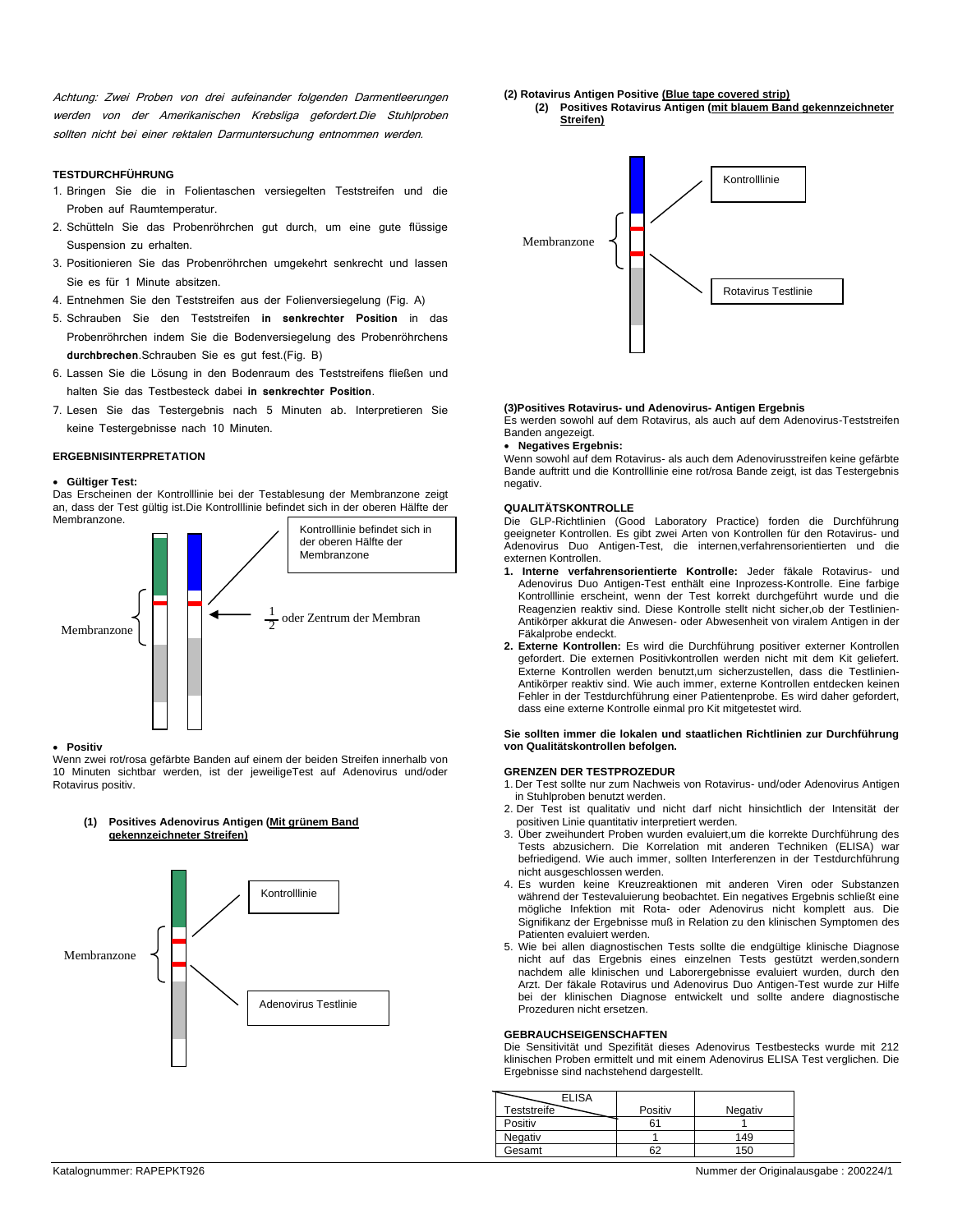**Sensitivilität:** 98% (61/62 = 98.4%)<br>**Spezifität:** 99% (149/150 = 99.39 **Spezifität:** 99% (149/150 = 99.3%)

**Genauigkeit:** 99% (210/212 = 99.1%) **Inter-und Intra-Seriengenauigkeit:** 100 %

Die Sensitivität und Spezifität dieses Rotavirus Testbestecks wurde mit 200 klinischen Proben ermittelt und mit einem Rotavirus ELISA Test verglichen. Die Ergebnisse sind nachstehend dargestellt.

| <b>ELISA</b>       |         |         |        |
|--------------------|---------|---------|--------|
| <b>Feststreife</b> | Positiv | Negativ | Gesamt |
| Positiv            | 68      |         |        |
| Negativ            |         | 134     | 136    |
| Gesamt             |         | 136     | 206    |

**Sensitivilität:** 97.1 % (68/70) Spezifität: 98.5 % (134/136) **Genauigkeit** 98.1% (202/206) **Inter-und Intra-Seriengenauigkeit:** 100 %

**Interferenzen:** Die Kreuzreaktivität wurde evaluiert und war im Vergleich zu positiven Proben von *Cryptosporidium parvum* und Giardia *lumblia* negativ. **LITERATUR**

- 1. [Nishio O,](http://www.ncbi.nlm.nih.gov/entrez/query.fcgi?db=pubmed&cmd=Search&term=%22Nishio+O%22%5BAuthor%5D) [Ooseto M,](http://www.ncbi.nlm.nih.gov/entrez/query.fcgi?db=pubmed&cmd=Search&term=%22Ooseto+M%22%5BAuthor%5D) [Takagi K,](http://www.ncbi.nlm.nih.gov/entrez/query.fcgi?db=pubmed&cmd=Search&term=%22Takagi+K%22%5BAuthor%5D) [Yamasita Y,](http://www.ncbi.nlm.nih.gov/entrez/query.fcgi?db=pubmed&cmd=Search&term=%22Yamasita+Y%22%5BAuthor%5D) [Ishihara Y,](http://www.ncbi.nlm.nih.gov/entrez/query.fcgi?db=pubmed&cmd=Search&term=%22Ishihara+Y%22%5BAuthor%5D) [Isomura S.](http://www.ncbi.nlm.nih.gov/entrez/query.fcgi?db=pubmed&cmd=Search&term=%22Isomura+S%22%5BAuthor%5D) Enzymelinked immunosorbent assay employing monoclonal antibodies for direct identification of enteric adenoviruses (Ad40,41) in feces. Microbiol Immunol. 1990;34(10):871-7.
- 2. [Vizzi E, Ferraro D, Cascio A, Di Stefano R, Arista S.](http://www.ncbi.nlm.nih.gov/entrez/query.fcgi?cmd=Retrieve&db=pubmed&dopt=Abstract&list_uids=8958586&query_hl=4) Detection of enteric adenoviruses 40 and 41 in stool specimens by monoclonal antibody-based enzyme immunoassays. Res Virol. 1996 Nov-Dec;147(6):333-9.
- 3. [Singh-Naz N, Rodriguez WJ, Kidd AH, Brandt CD.](http://www.ncbi.nlm.nih.gov/entrez/query.fcgi?cmd=Retrieve&db=pubmed&dopt=Abstract&list_uids=3343324&query_hl=4) Monoclonal antibody enzyme-linked immunosorbent assay for specific identification and typing of subgroup F adenoviruses. J Clin Microbiol. 1988 Feb;26(2):297-300.
- 4. [Uhnoo I,](http://www.ncbi.nlm.nih.gov/entrez/query.fcgi?db=pubmed&cmd=Search&term=%22Uhnoo+I%22%5BAuthor%5D) [Wadell G,](http://www.ncbi.nlm.nih.gov/entrez/query.fcgi?db=pubmed&cmd=Search&term=%22Wadell+G%22%5BAuthor%5D) [Svensson L,](http://www.ncbi.nlm.nih.gov/entrez/query.fcgi?db=pubmed&cmd=Search&term=%22Svensson+L%22%5BAuthor%5D) [Johansson ME.](http://www.ncbi.nlm.nih.gov/entrez/query.fcgi?db=pubmed&cmd=Search&term=%22Johansson+ME%22%5BAuthor%5D) Importance of enteric adenoviruses 40 and 41 in acute gastroenteritis in infants and young children. J Clin Microbiol. 1984 Sep;20(3):365-72.
- 5. Unnoo I, Svensson L, Wadell G. Enteric adenoviruses. Baillieres Clin Gastroenterol. 1990 Sep;4(3):627-42.
- 6. [Shinozaki T, Araki K, Fujita Y, Kobayashi M, Tajima T, Abe T.](http://www.ncbi.nlm.nih.gov/entrez/query.fcgi?cmd=Retrieve&db=pubmed&dopt=Abstract&list_uids=1662830&query_hl=4) Epidemiology of enteric adenoviruses 40 and 41 in acute gastroenteritis in infants and young children in the Tokyo area. Scand J Infect Dis. 1991;23(5):543-7.
- 7. D. Van Beers , M. DE Foor , R. Viehoff , D. Col , M. Venuti and T. Set-up of a new rapid immunochromatographic diagnostic test for a Rotavirus detection. Leclipteux.Progress in Clinical Virology III , Bologne , Septembre 1997.
- 8. Sneyers et al.Detection of rotavirus in faecal specimens with a monoclonal antibody enzyme-linked immunosorbent assay : comparison with polyclonal antibody enzyme-immunoessays and a latex agglutination test. Comp. Immun. Microbiol. Infect. Dis. , vol 12 , n°4 , pp 95-104 , 1989
- 9. I. Van der Donck et al. Comparison of Three Rapid Immunoassays for the Detectiono of Rotavirus Antigen in Stool Samples ESCV Winter Meeting 1999, Rotterdam, the Netherlands
- 10. I. Wilhelmi et al. Evaluacion de tres Metodos de Deteccion de Rotavirus en Heces 6<sup>th</sup> Congresso Nacional de Virologia, Madrid, 26<sup>th</sup> Oct. 99



Revisionsdatum: 2020-02-24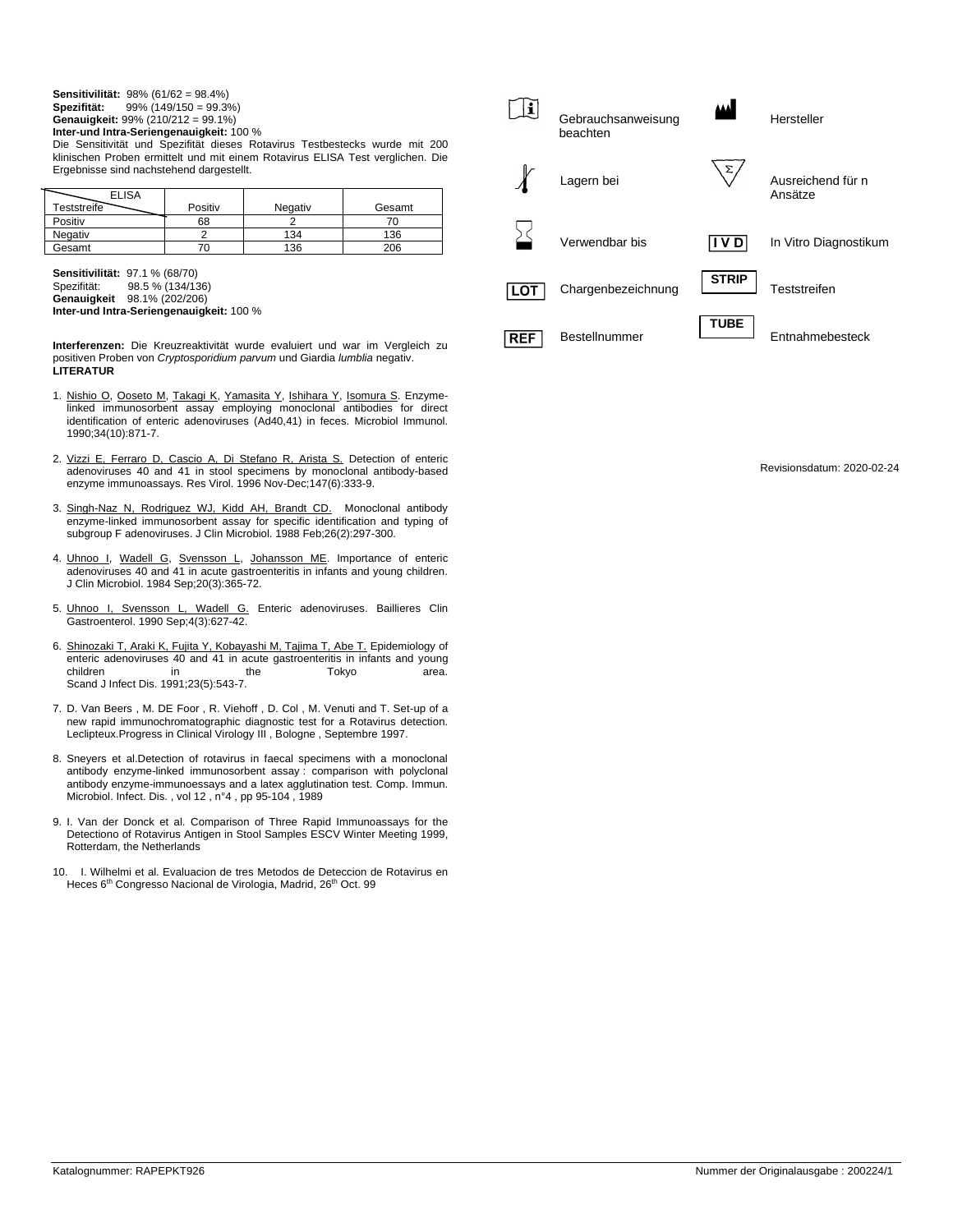$\epsilon$ 

## **Fecal Rotavirus and Adenovirus Duo Antigen Kit de**

**Schnelles immunchromatografisches Testbesteck zum Nachweis von Rotavirus- und Adenovirus-Antigenen in Kot**

## **RAPEPKT926 -Anleitung zur Probennahme aus Kot**

## **IN VITRO DIAGNOSTIKUM**